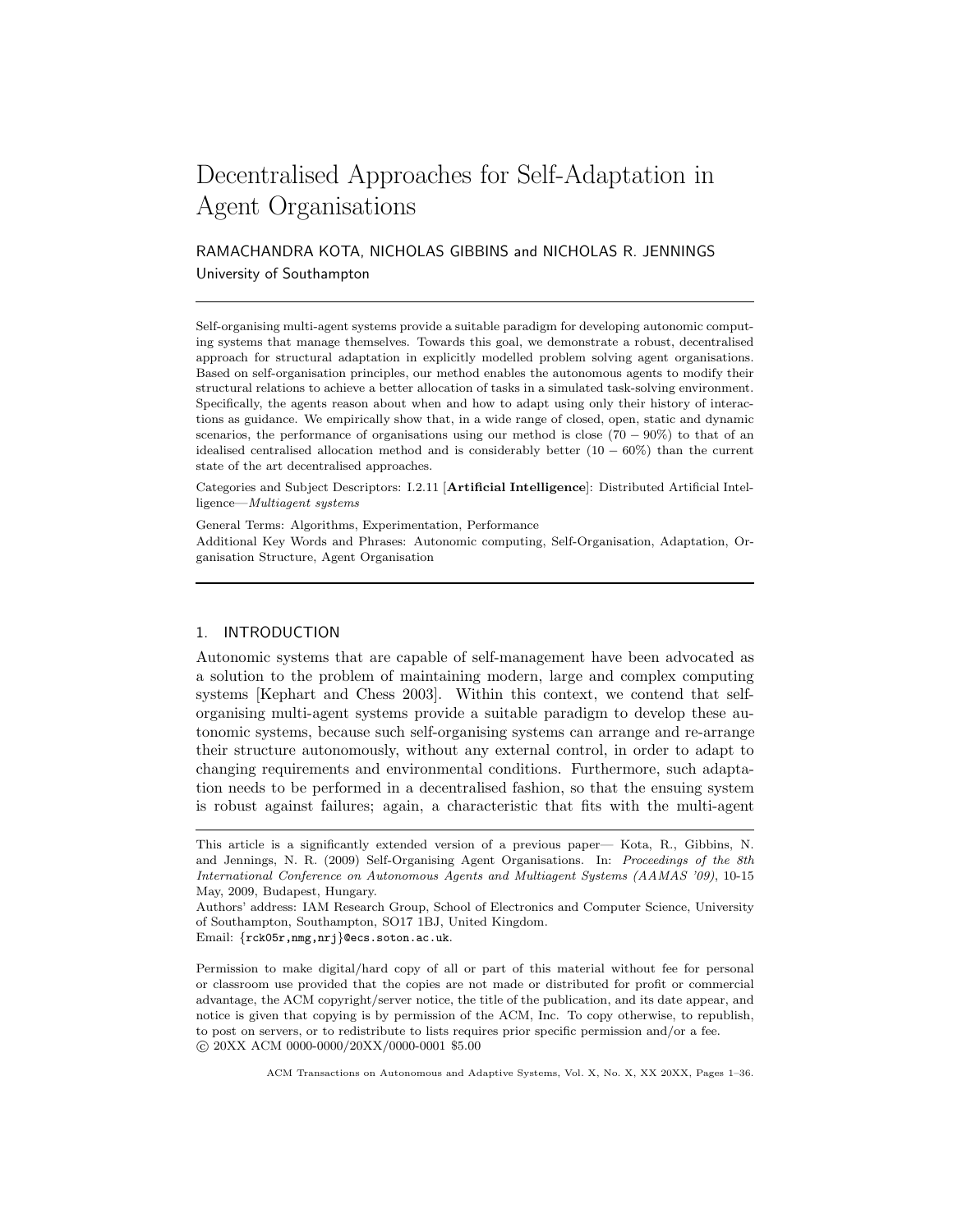paradigm [Tesauro et al. 2004]. With this motivation, this paper explores the area of self-organisation in systems of autonomous agents, and particularly focuses on adaptation of the structure in agent organisations.

In more detail, self-organisation is here viewed as the mechanism or the process enabling the system to change its organisation without explicit external command during its execution time [Di Marzo Serugendo et al. 2005]. In particular, any self-organising system is expected to have the following properties: (i) no external control (all of the adaptation process is initiated internally and only changes the internal state of the system) (ii) dynamic operation (the system is expected to evolve with time; self-organisation is a continuous process) and (iii) no central control (the organisation is maintained only through local interactions of the individual components with no central [internal or external to the system] guidance). Building on this, we argue that the presence of appropriate self-organisation principles in a distributed computing system can make the system autonomic. In this vein, De Wolf and Holvoet [2003] recommend that agent-based modelling is best suited to build such systems. Here, we are primarily interested in multi-agent systems that act as cooperative problem-solving organisations (i.e. those comprising cooperative autonomous agents that receive inputs, perform tasks and return results)<sup>1</sup> because they clearly act as an abstract model of the distributed systems. Hence, we focus on developing self-organisation techniques for such agent organisations. Moreover, we believe decentralised structural adaptation is the most appropriate way of achieving self-organisation in agent organisations. Here, the structure of an organisation is a manifestation of the relations between the agents, which, in turn, determine their interactions. Consequently, adapting the structure involves changing the agent relations, and thereby, redirecting their interactions.

To make it clear, consider a sample scenario of the interconnected network of a university as a form of autonomic grid computing system. Being a university, it contains various labs with their own specialised computing systems, as part of the overlaying network of the university. For example, a computer in the geography lab might contain specialised software for analysing GIS maps, while that in graphics lab can render high quality images. Now, these computers providing different services, will need to interact with each other to perform complex tasks (say, creating detailed city maps by analysing GIS data). Moreover, as these individual computers are controlled by different people in different labs, the respective loads on them, at any time, cannot be known or predicted. Also, some might go offline when they are disconnected, some might be upgraded and so on. Hence, the computers need to continuously adapt their interactions with others in the university network to keep up with the changes and, at the same time, optimise the overall performance.

To illustrate further, let us focus on only a few computers in the GIS labs and the graphics labs, as depicted in Figure 1(a). Initially, computer  $Y_2$  is working

<sup>1</sup>The problem solving part of this definition is in contrast to organisations that just provide guidelines to be obeyed by agents participating in the organisation to achieve their individual goals (see, for example, [Sierra et al. 2004]). Specifically, these organisations do not have any particular goals to achieve, but only act as regulating authorities. Thus, they do not look to accomplish any defined tasks, and cannot be mapped onto distributed computing systems. The cooperative part of the definition is in contrast to those comprising self-interested and often competing agents, like in virtual organisations [Norman et al. 2004].

ACM Transactions on Autonomous and Adaptive Systems, Vol. X, No. X, XX 20XX.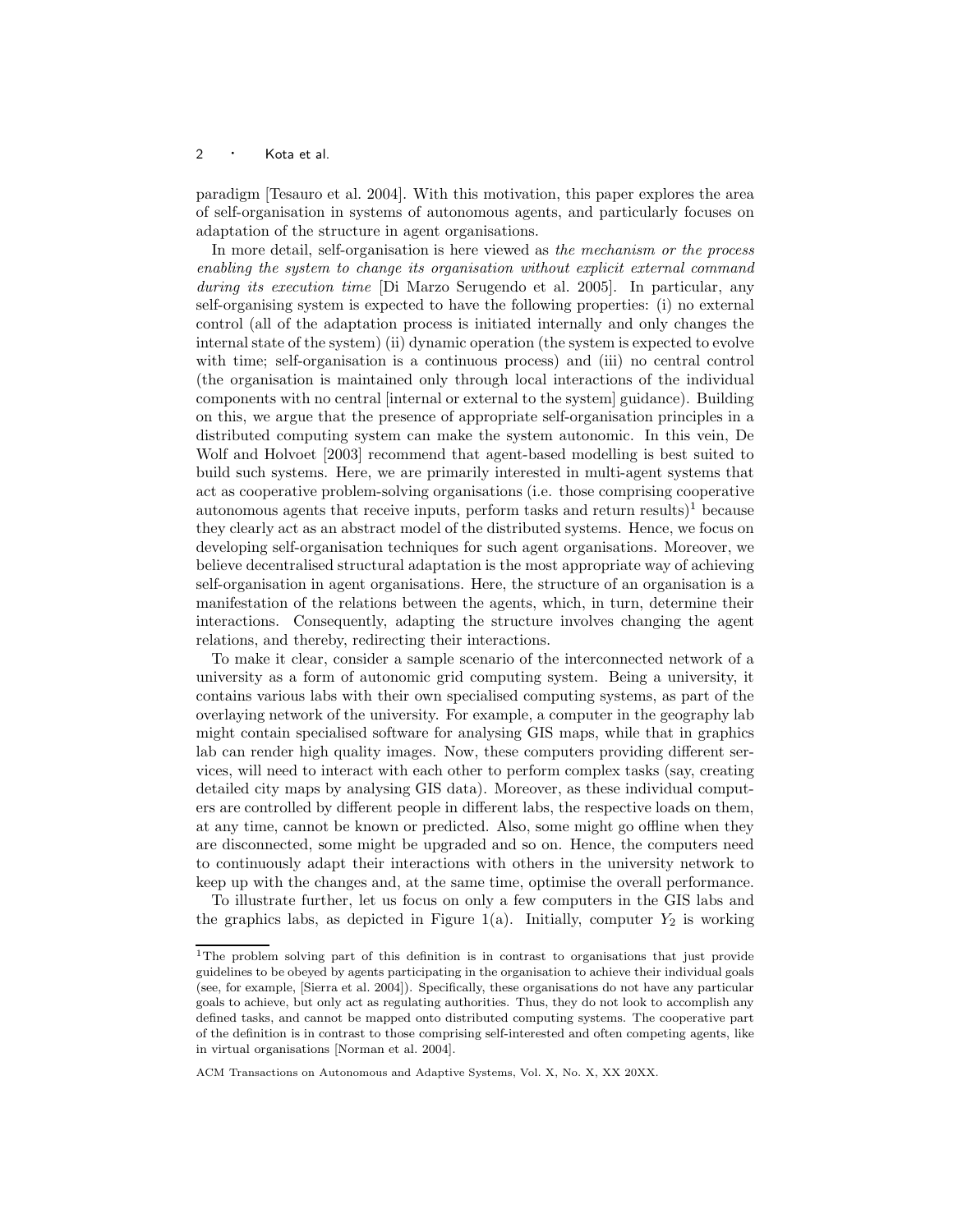

(c)  $Y_2$  and  $X_1$  adapt by forming a relation (d) Structure after  $Y_2$ 's project changes

Fig. 1. An example of structural adaptation

on some project involving the city Seoul, whose GIS information is present in  $X_3$ . Thus,  $Y_2$  maintains relations with  $Y_1$  and  $X_3$ . Similarly,  $Y_1$  and  $X_1$  have a relation and so on. However,  $X_3$  was switched off by its owner when she went on vacation, as in Figure 1(b). Then,  $Y_2$  left with no other resort, starts enquiring for its GIS information from  $Y_1$  who then redirects the queries to its relation  $X_1$  and sends back the information to  $Y_2$ . In such circumstances,  $Y_2$  and  $X_1$  should realise this and start maintaining a relation directly between them to reduce both the computation load and memory usage on  $Y_1$ , also saving bandwidth and resulting in a faster passage of the information considering that the GIS data, which tends to be huge, need not be copied to  $Y_1$  in between (see Figure 1(c)). With time, that Seoul based project comes to an end and  $Y_1$  is then being used for a new project relating to  $SaoPaolo$ . This GIS information is not present with  $X_1$ , but resides with  $X_2$ . Thus, instead of interacting indirectly via  $X_1, Y_2$  and  $X_2$  should then form a direct relation. At the same time,  $Y_2$  and  $X_1$  should realise that their interactions are not frequent anymore and dissolve their relation, as shown in Figure 1(d). Thus, structural adaptation is especially critical in situations where it can help the organisation cope with both internal changes and those in the external environment.

In this context, Mathieu et al. [2002] suggest that an adaptation method is important to improve the performance (in terms of costs and task completion times) of organisations, though they do not actually provide such a method. Furthermore, autonomic systems are expected to be deployed in uncertain and changing environments where neither the components, their characteristics nor the tasks facing the system will remain constant. In more detail, the system will be expected to continue performing well in scenarios where agents might be added or removed from the organisation, the properties of the existing agents might be changed with time (they might start providing new services, lose services or gain more resources), and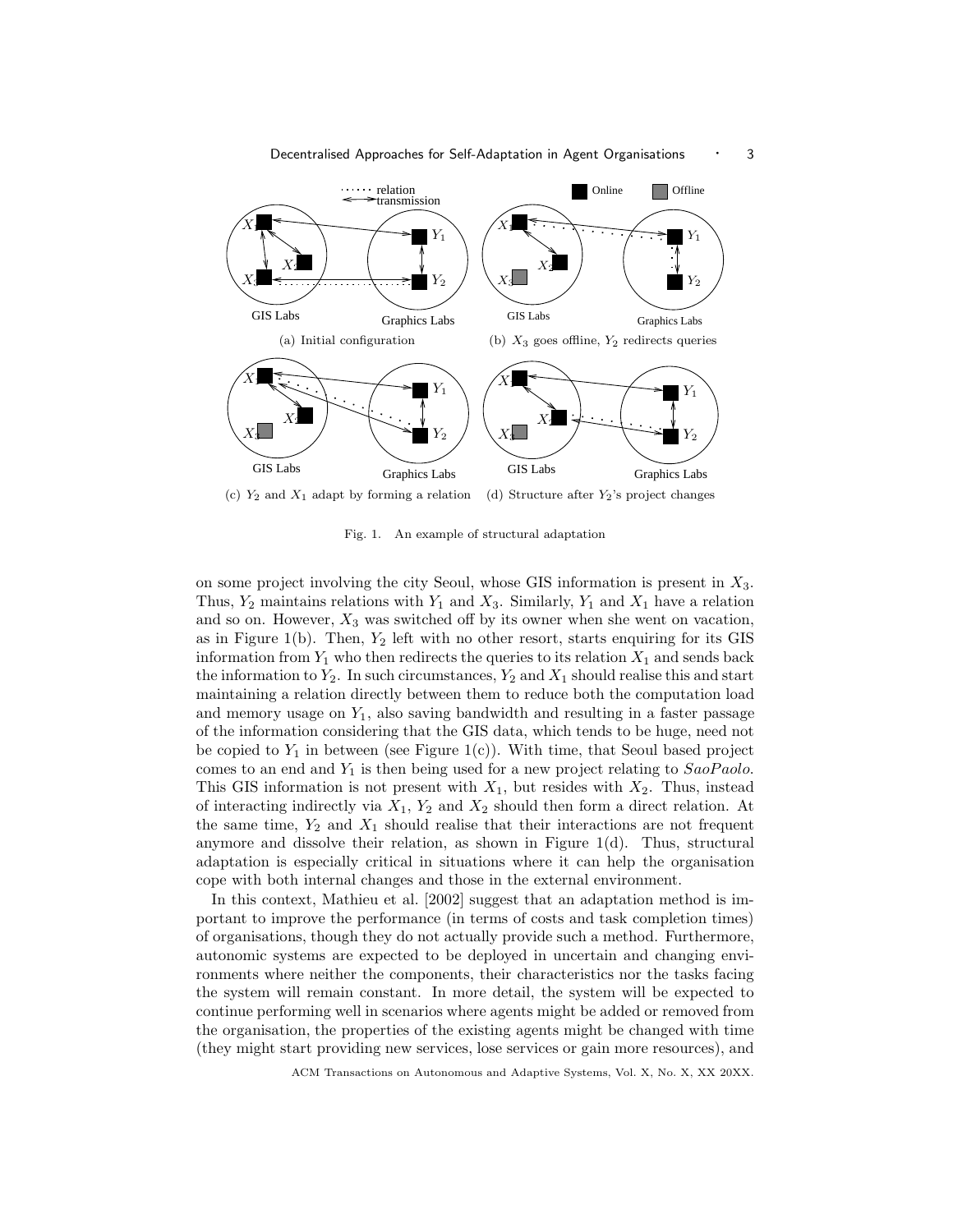similarly, the characteristics of the task stream (the type and rate of tasks) might also vary with time. In such cases, structural adaptation will enable the agents to reorganise their interactions to better suit the changed circumstances. Thus, structural adaptation is especially critical in such situations as it can help the organisation cope with both internal changes and those in the external environment.

Moreover, as the adaptation process itself will require some computation, metareasoning is also needed by the agents to decide 'whether to adapt' (in addition to 'how to adapt') or to continue performing the tasks without adaptation. As a sample scenario, consider our earlier example.  $Y_2$  has limited computational resources (processor cycles and memory) available to it. Given that it has to process a continuous stream of tasks for its projects, it has to make the best possible use of the resources for a good performance (in terms of tasks completed for the project). In addition to those computational tasks, we have seen that  $Y_2$  also needs to maintain the best set of relations to help in its task allocation. This evaluation and modification of relations (structural adaptation) by  $Y_2$  takes up its resources as well.  $Y_2$  will have to balance its limited resources between doing its actual tasks and this adaptation reasoning. Therefore, it becomes imperative for  $Y_2$  to choose smartly between when to evaluate the structure for adaptation and when to continue with the current structure (that is, the current relations) without evaluation, thereby needing meta-reasoning. Now, such meta-reasoning in a multi-agent systems context has been shown to be particularly important for resource-bounded agents in uncertain environments [Raja and Lesser 2004]. Thus, we believe it is an important issue that needs to be addressed in our context because we also deal with agents adapting in the face of limited computational resources and present in dynamic environments where the tasks and agent properties are unpredictably changing with time.

Against this background, we present a novel structural adaptation method for problem-solving agent organisations. Following self-organisation principles, the method is a decentralised and continuous process that is followed by every agent to decide on when and how to adapt its relations, based only on locally available information. Moreover, the adaptation method only involves changing the structural relations between the agents and does not need the agents to change their internal properties like services/skills or capacities and neither does it need new agents to be added, or existing agents to be removed from the system. Therefore, it can even be applied to scenarios where such modifications to the agents are not permitted to the adaptation mechanism. Thus, our mechanism can serve as a self-management tool similar to those envisioned in autonomic systems.

Our adaptation method enables pairs of agents to continuously and locally reevaluate their inter-relations on the basis of their past interactions. Using the method, every pair of agents can calculate the utility of the possible relations between them and choose the most beneficial one. Additionally, the agents are also able to decide when to initiate such calculation and with which other agents. Furthermore, the organisations can be open and dynamic as well. In such systems, agents might be entering or leaving the system and/or their properties changing with time, thereby, representing distributed systems in which resources are added, removed, updated or changed as time goes on. In this context, our method also aids the agents to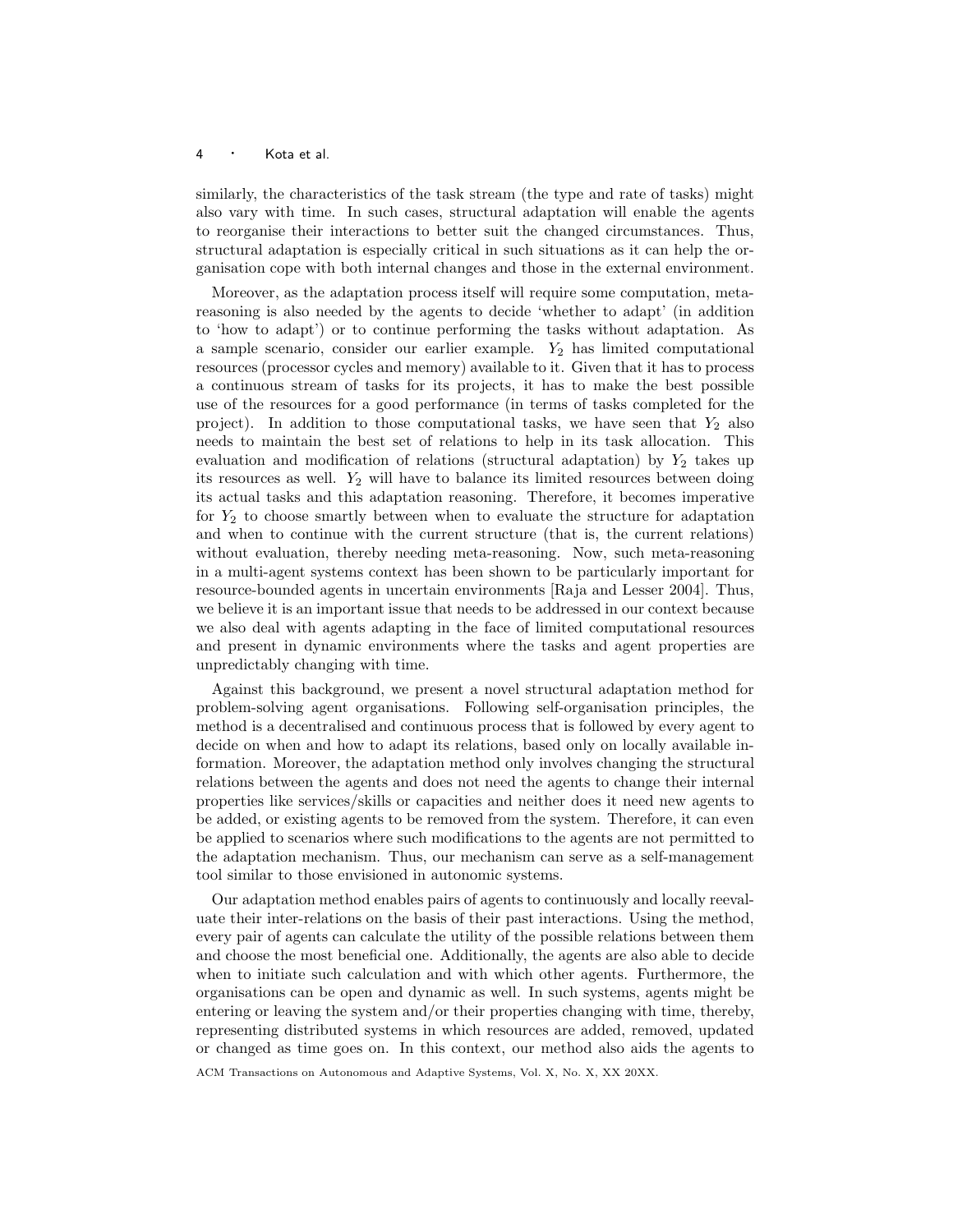adapt in these open organisations. Using simple principles based on the current context of the existing agents, newer agents are easily assimilated into the structure by the method. Similarly, agents in *dynamic organisations* are able to adapt the structure to the quickly changing circumstances by associating time-decaying weights to the past interactions while calculating utilities. Here, it is important to note that our focus is not on distributed task allocation. Rather, it is on the underlying structure that the agents use while allocating and executing tasks. In this way, our work enables the agents to adapt their structure towards optimising the efficiency of task completion, and is independent of the actual task allocation algorithms that the agents might employ.

In summary, our method can be seen to extend the state of the art in terms of structural adaptation mechanisms for agent organisations by being the first that is generically applicable to models with a broad range of inter-agent relations and by addressing the meta-reasoning aspects of adaptation in a completely decentralised fashion. It is also the first adaptation method that is suitable for open and dynamic organisations where the agents and their internal characteristics are changing with time. Finally, we advance the state of the art by providing a self-organisation inspired approach for decentralised adaptation in formally specified organisations (as opposed to structure-less systems like swarms and ant-colonies).

In the next section, we review the existing literature relevant to the problem at hand. We follow it with a description of the model of a problem-solving agent organisation that will act as the abstract platform on which to base our adaptation mechanism (Section 3). By using such a generic platform, instead of focusing on a particular existing system, we can develop a general method that can be applied to a wide variety of applications. We first present the fundamentals of our adaptation process in Section 4 and then show how to extend it for open and dynamic scenarios. Then, we demonstrate the effectiveness of our approach through experimental evaluation in Section 5. Finally, we conclude in Section 6.

# 2. RELATED WORK

Self-organisation can be generated in multi-agent systems in several ways [Di Marzo Serugendo et al. 2006; Bernon et al. 2006]. For example, it may emerge from stigmergic (indirect coordination through traces left in the environment) or reinforcement mechanisms in agents [Mano et al. 2006] or it can arise from the locally cooperative actions of the agents [Capera et al. 2003a;2003b]. To date, however, most of the self-organisation mechanisms are not applicable to an explicitly modelled agent organisation because, being based on reactive agents interacting in unstructured ways, they cannot easily be incorporated into agents that are working towards organisational goals. The few mechanisms that do consider agent organisations are usually centralised in nature, requiring a few specialised agents to manage the adaptation process for all the agents. For example, Hubner et al. [2004] present a 'controlled reorganisation' mechanism which is a top-down approach in which a specialised group of agents perform the reorganisation process for the whole organisation. Therefore, it is neither decentralised nor continuous. Similarly, Bou et al. [2006] present a centralised reorganisation mechanism in which the central authority named 'autonomic electronic institution' modifies the norms of the institution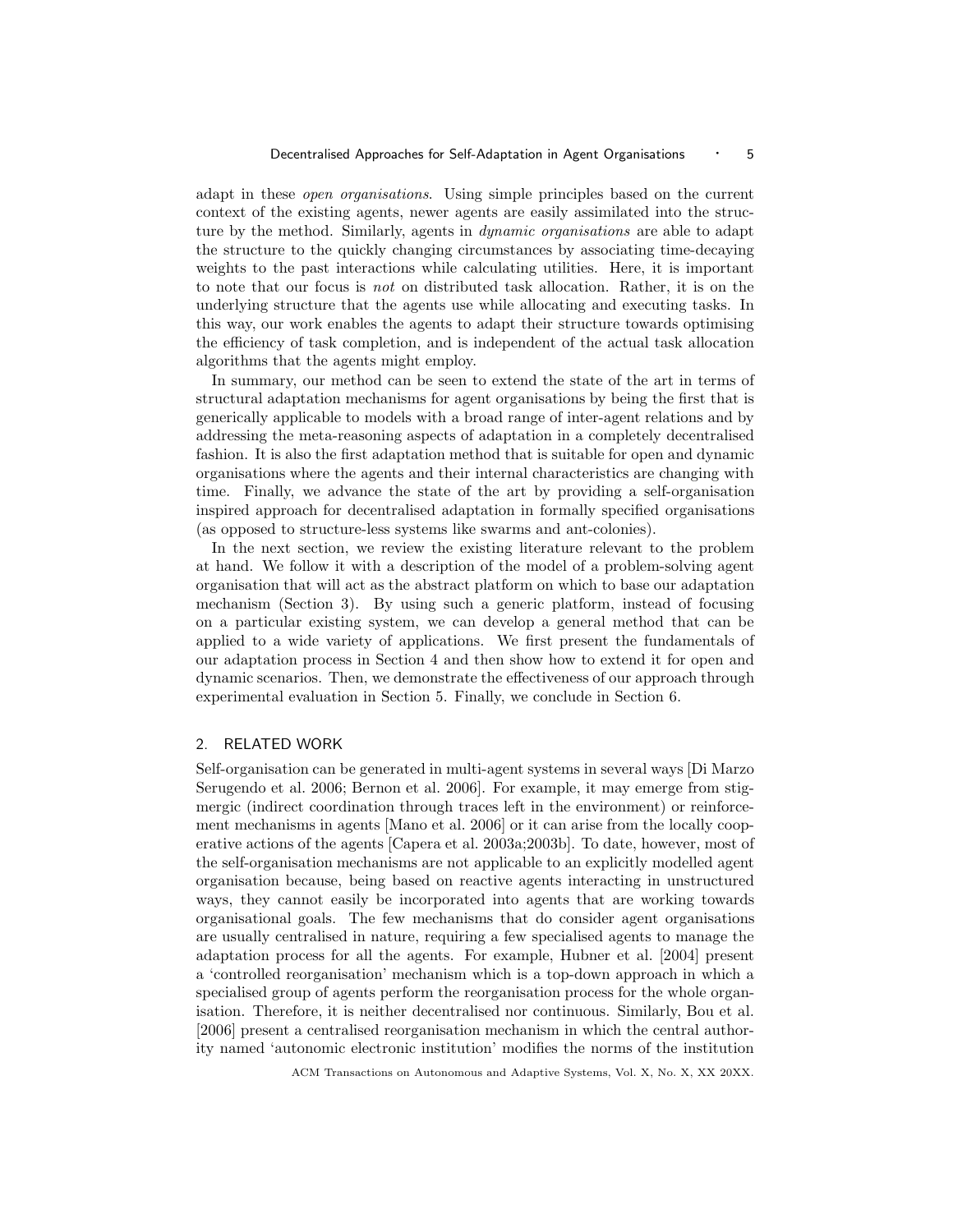to achieve institutional goals. Thus, this work does not focus on the organisation structure. A centralised mechanism that involves the organisation structure is presented by Hoogendoorn [2007] where a maxflow network based approach is used to identify bottlenecks in the organisation, the corresponding agents or nodes are replicated, and new structural links are added to connect them to the organisation. It also aims to improve the capacity of the organisation by adding links and nodes, but does not attempt to optimise by removing redundant links or nodes.

In contrast, Horling et al. [2001] suggest a somewhat distributed method (using a central blackboard). However, their approach involves a diagnostic subsystem for detecting faults in the organisation that map to some fixed pre-designed reorganisation steps. But, such a method is not applicable when all the states of the system cannot be anticipated by the designer. Similar drawbacks also exist with the approach presented by Wang and Liang [2006] in which the transformation of organisation structure occurs by agents shifting between roles on the basis of some pre-defined rules corresponding to different scenarios. Finally, a method called organisation self-design [Ishida et al. 1992; Kamboj and Decker 2007] achieves selforganisation by dynamically spawning and merging agents in response to the changing requirements. However, since agent-based development of autonomic systems involves modelling the individual components as agents, changing the characteristics of these components may not be possible on all occasions due to physical and accessibility limitations (e.g data-centres located in remote places cannot easily be replicated). Moreover we are interested in adapting the inter-agent interactions, rather than changing the agents internally (for the reasons detailed in Section 1).

A self-organisation approach that has been successfully applied in a multi-agent system is demonstrated by Schlegel and Kowalczyk [2007]. They tackle the problem of resource allocation by proposing a distributed algorithm that does not require any central controller. Their agents attempt to optimise their task allocations to servers by forecasting the future task load on the servers on the basis of the history of server utilisation, obtained from the completed tasks at those servers. On the basis of the forecasts on each of the servers, the agent chooses the server with the maximum capacity forecasted. In this way, efficient resource allocation emerges from the indirect interactions between the agents (as the agents only interact with the servers). The major difference between their work and ours is that, in their work, the agents do not interact directly and take all decisions independently; while in our model, the agents need to interact with each other to collectively decide about their relations. Furthermore, in this case, the self-organisation process influences the task allocations on a case-to-case basis, while we require self-organisation at the higher level of agent relations that, in turn, influence the task allocations.

On similar lines, Gershenson [2007] demonstrates a self-organisation approach for the problem of task assignment in agent networks. An agent, that receives a task, needs to send out some dependency requests to its neighbouring agents. The selforganisation process works by first identifying the agent (say  $a_x$ ) with the longest queue. Then, among the agents dependent on  $a_x$ , the one with the largest waiting period (say  $a_y$ ) chooses another agent (one with the shortest queue)  $(a_z)$  to replace  $a_x$  as its neighbour. Therefore, the global knowledge of the queues of every agent is required in this method, which is not always a valid assumption.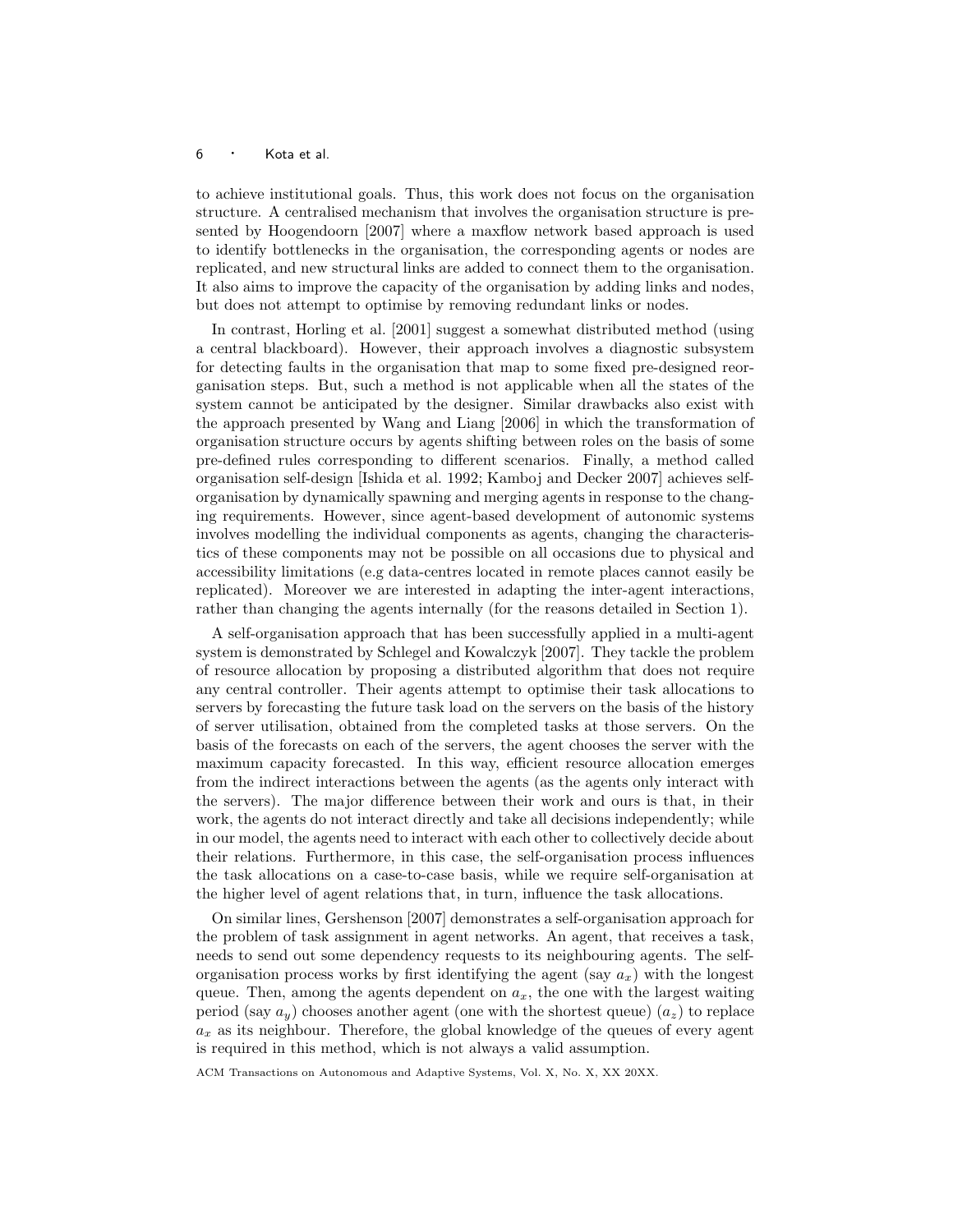#### Decentralised Approaches for Self-Adaptation in Agent Organisations • 7

Additionally, there has been some work using self-organisation in agent systems using a 'holonic' architecture. The methods are based on holarchies; hierarchies made up of holons. Holons are entities that can exist independently or can join with other holons to form bigger holons. Holons dynamically altering the holarchy, according to changes in the environment, forms the basis of self-organisation [Bongaerts 1998; Fischer 2005]. For example, Hilaire et al. [2008] use a holonic architecture for decentralised decision making in the agent system. However, such holarchy based approaches require a strict hierarchy between the groups of holons. Also, while this approach helps the agents in decision making regarding the tasks, it does not assist with reasoning about the structure itself.

As stated in Section 1, we seek a method that enables the agents to self-organise in distributed systems that have to operate in highly dynamic environments. Now, such an approach is presented by Forestiero et al. [2008] for information dissemination in a dynamic grid computing system. In their case, agents travel through the grid replicating information and discovering new resources based on some biologyinspired algorithms. However, their method is specifically applicable to resource discovery and update only, while we seek a self-organisation approach for the very different problem of structural adaptation. Nevertheless the usefulness of a selforganisation mechanism in a dynamic environment is amply demonstrated by their work. More specifically, we seek a mechanism that will enable the agents to locally adapt the structure in a dynamic environment. Such methods are generally developed for peer-to-peer systems or networks. To this end, Biskupski et al. [2007] survey the existing self-organising methods for such systems by comparing them against their model of agent-based self-organisation. Specifically, their localised mechanisms incorporate concepts of feedback, local evaluation functions and decay. Although our domain is more complex, as it deals with agent organisations (rather than networks) which contain several possible types of relations or links between agents influencing both task allocation and load balancing in the organisation, the ideas of feedback, decay and local evaluation functions are useful to us too. Thus, we will be including these basic ideas into the design of our approach.

Just like the P2P networks, social networks [Watts 2001; Jackson and Watts 2002] also provide a suitable domain to investigate structural adaptation methods. In this vein, Gaston and desJardins [2005] focus on agent networks, which comprise a set of agents with some undirected acquaintance links between them. Their work deals with agent-based rewiring of the links in order to improve dynamic team formation, thus somewhat resembling structural adaptation in organisations. However, their model assumes that only one type of relation exists in the system, and that the number of relations possessed by an agent has no effect on its computational resources. Under these assumptions, their methods always result in scale-free network structures, which are unrealistic in cases when agents have to expend resources for managing and delegating tasks based on their relations. Glinton et al. [2008] improved over this approach by limiting the number of links at an agent and using a token-based adaptation approach for a better spread of links across the network. As they state, their algorithm randomly walks a token from an agent wanting to change its links to an agent to which a link would be potentially beneficial. However,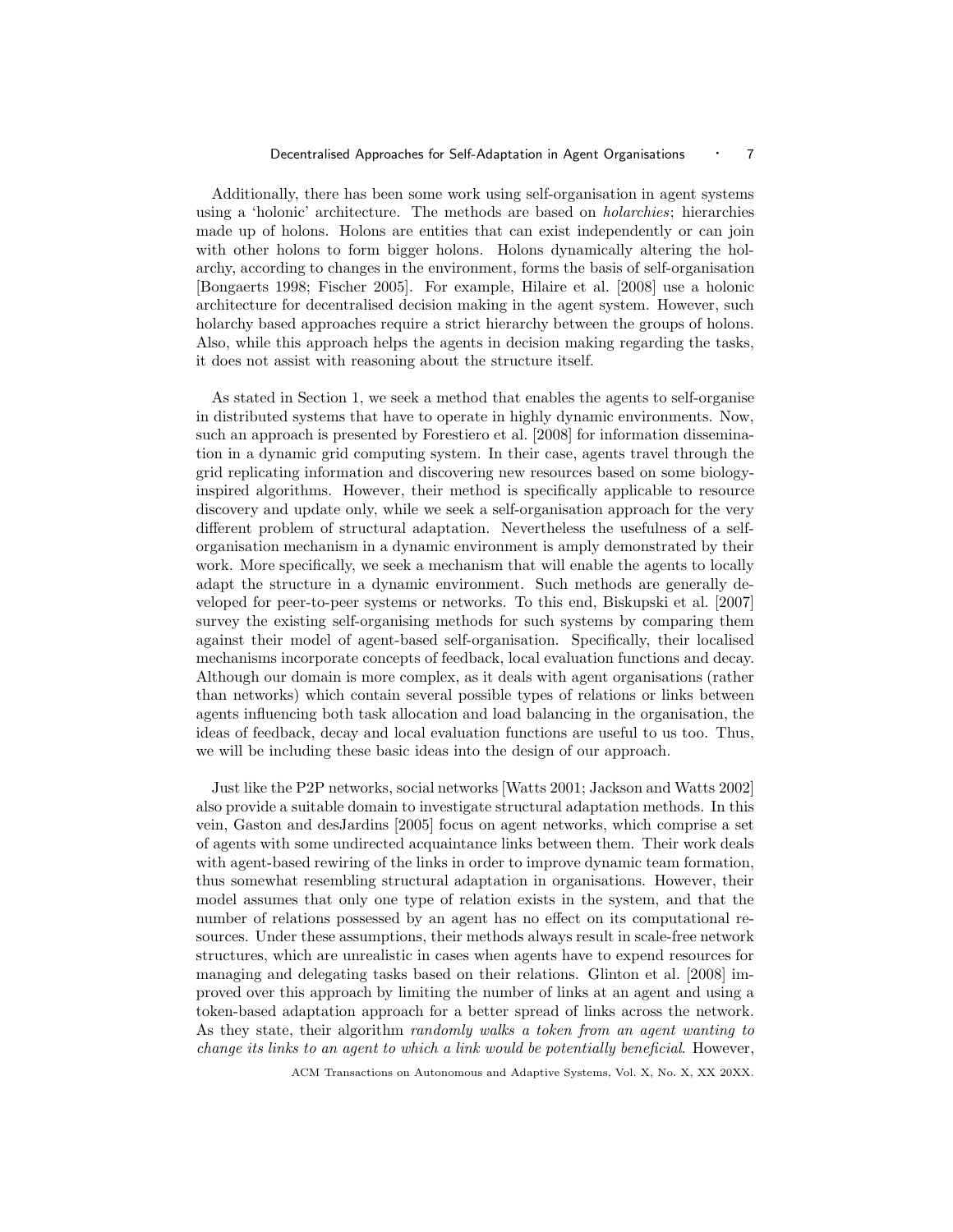the model was still restricted to single link-type<sup>2</sup>, ignored load due to the existing links and also the meta-reasoning aspects of adaptation. Nevertheless, as this is the latest and also the most relevant work that comes close to our requirements, we have implemented this and compared its performance against ours. Another work on similar lines, by Abdallah and Lesser [2007], deals with task allocation in agent networks. They use the 'Weighted Policy Learner' algorithm for learning task allocation where agents are connected to each other via a network. These agents use the information gained from the learning mechanism to guide each other into changing their set of neighbours, thereby reorganising the network. However, as in the above work, their network supports only one type of link. Moreover, every type of task has its own separate agent network. Hence, the method is not required to adapt the same network when faced with various kinds of tasks. Also, since the number of incoming or outgoing links of an agent is assumed to not affect its resources, an agent is able to form a link to another agent without requiring the consent of the other agent. Such an assumption is not always valid and more generic organisation models would require that two agents agree on the relation between them. Finally, the fact that an agent's resources might be expended by the reorganisation process is also ignored.

Finally, as suggested in Section 1, if the adaptation process also requires computation, meta-reasoning is needed by the agents to decide whether and when to adapt. Meta-reasoning, in general, has been explored in a multi-agent systems context [Alexander et al. 2007; Hogg and Jennings 2001], but has not previously been applied to self-organisation scenarios. In particular, Conitzer [2008] emphasises that generic meta-reasoning problems tend to be computationally hard and it is more productive to focus on individually solving the particular cases where metareasoning is required. With this knowledge, we seek to only solve our particular meta-reasoning problem and thereby our approach may or may not be applicable to other meta-reasoning scenarios.

#### 3. THE ORGANISATION MODEL

In this section, we present our organisation framework by first describing the task model and a basic organisation representation. Next, we discuss the modelling of open and dynamic organisation before detailing the mechanism for measuring an organisation's performance.

Organisation modelling involves modelling the agents comprising the organisation, the organisational characteristics, and the task environment. There are several existing frameworks for such modelling in the literature [Dignum 2003; Vazquez-Salceda et al. 2005; Sierra et al. 2004; Deloach et al. 2008]. However, we mainly build on the ideas presented by Jin and Levitt [1996], Ferber and Gutknecht [1998] and Hannoun et al. [2000]. A preliminary version of the consolidated model was presented by Kota et al. [2008]. However, here we extend it by making the organisation open and dynamic (see Section 3.2). Moreover, the evaluation mechanism (Section 3.3) has been made more intuitive and realistic than before. In this con-

<sup>2</sup>Having only a single link-type makes all inter-agent links homogeneous, thereby restricting the model by not allow for any kind of classification of the links on the basis of any characteristics like say, amount of interaction or speed of interaction

ACM Transactions on Autonomous and Adaptive Systems, Vol. X, No. X, XX 20XX.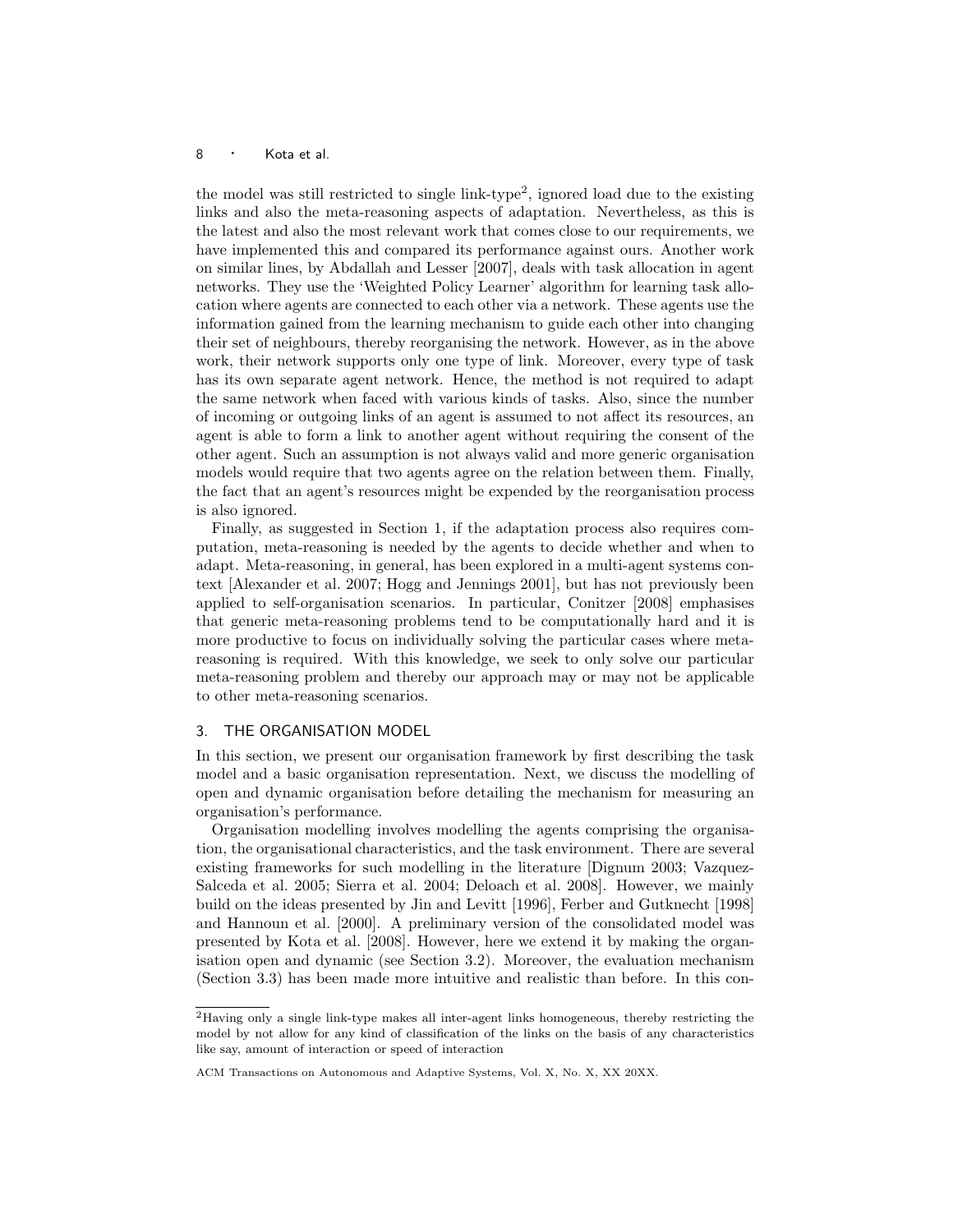

Fig. 2. Representation of an example task and organisation

text, it should be noted that our contribution is the adaptation method and not the organisation model per se. Furthermore, although our adaptation method is demonstrated using this particular organisation model, it can be equally well applied to other organisation models, if desired.

#### 3.1 Fundamentals of the Model

In our model, the agent organisation comprises a group of problem solving, cooperative agents situated in a task environment. By problem solving, we mean agents that receive certain input tasks to achieve, execute these tasks and return the outcomes. Correspondingly, the task environment presents a continuous dynamic stream of tasks that have to be performed. In addition, the environment also has costs associated with passing messages between the agents (communication) and changing their relations (reorganisation).

In more detail, the tasks are modelled as workflows composed of a set of service instances (SI), each of which specifies the particular service and the amount of computation required (defined in terms of the number of units that need to be available at the agent executing it). These SIs need to be executed following a precedence order which is specified in the form of dependency links between the SIs. This dependency structure is modelled as a tree. The execution of a task begins at the root node and the task is deemed complete when all its nodes have been executed, terminating at the leaf nodes. Figure 2(a) shows an example task composed of five SIs each requiring a particular service and a specified amount of computation. The required order of execution is shown by the dependency links between the SIs. That is, geo map needs to be executed first, followed by its child nodes, draw city and get census (which are executed in any order or even in parallel).

The organisation consists of a set of agents A that provide these services. Every agent is capable of a set of services and possesses a fixed computational capacity. Thus, an agent is of the form  $a_x = \langle S_x, L_x \rangle$  where  $S_x \subseteq S$  (S is the complete set of services provided by the organisation) and  $L<sub>x</sub>$  is the agent's capacity defined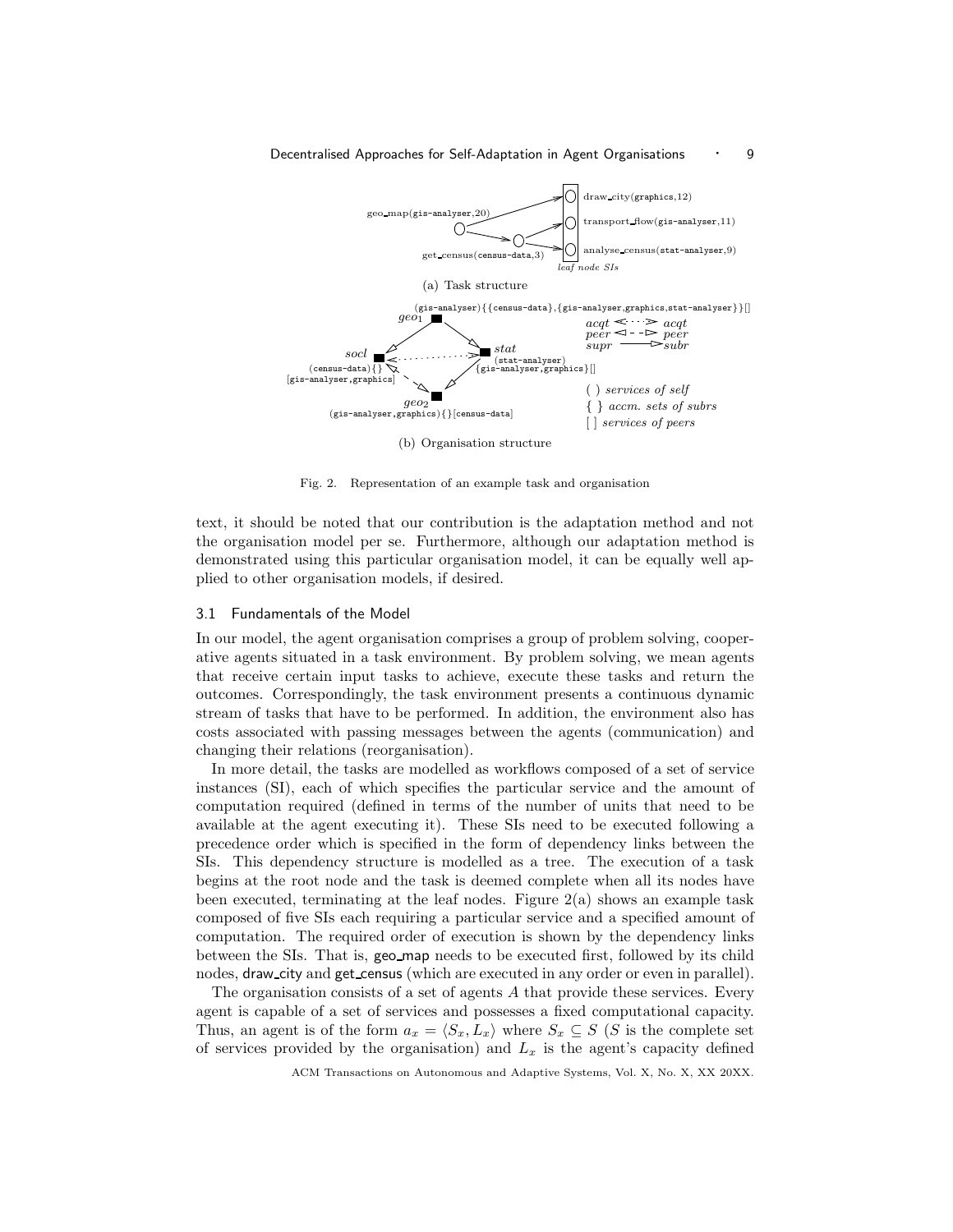in terms of available computational units in a time step (these are consumed by the SIs as they are executed). Tasks enter the system at random time-steps and their processing should start immediately. The processing of a task begins with the assignment of the root SI to some agent. The agent that executes a particular SI is, then, also responsible for the allocation of the subsequent dependent SIs (as specified by the task structure) to agents capable of those services. Thus, the agents have to perform two kinds of actions: (i) execution and (ii) allocation. Consider an agent executing SI geo\_map in Figure  $2(a)$ . After completing the execution, that agent needs to find and allocate appropriate agents to execute draw city and get census, the dependent SIs. Moreover, every action has a load associated with it. The load incurred for the execution of a SI is equal to the computational amount specified in its description, while the load due to allocation (called management load) depends on the relations of that agent (will be explained later). As every agent has a limited computational capacity, an agent will perform the required actions on a first-come first-served basis, in a single time-step, as long as the cumulative load (for the time-step) on the agent is less than its capacity. If the load reaches the capacity and there are actions still to be performed, these remaining actions will be deferred to the next time-step and so on.

As described earlier, agents need to interact with one another for the allocation of the SIs. These interactions are regulated by the structure of the organisation. This structure is based on the relationships between the agents. The type of relationship can be categorised into different levels. We consider the following: (i) stranger, not aware of each other (ii) *acquaintance*, knowing about the presence of, but no interaction, (iii) peer, low frequency of interaction, and (iv) superior-subordinate, high frequency of interaction. It is clear that a higher level relation (like superiorsubordinate) contains the properties of the lower level (like being acquaintances of each other) in addition to some more characteristics (like the superior knowing the services being provided by the subordinate and delegating  $SIs$  to it)<sup>3</sup>. Therefore, the relation between any two agents can exist in only one of these states at a time. In particular, the type of relation present between two agents determines the information that they hold about each other and the interactions allowed between them. We can distinguish between the various relations as follows:

- —An agent possesses information about the services that it provides, the services provided directly by its peers and the accumulated service sets of its subordinates. The accumulated service set (*AccmSet*) of an agent is the union of its own service set and the accumulated service sets of its subordinates recursively. Thus, the agent is aware of the services that can be obtained from the sub-graphs of agents rooted at each of its subordinates, though it might not know exactly which particular agent is capable of the service.
- —During the allocation of a SI, an agent will always try to perform the SI by itself if it is capable of the service and has available computational capacity. Otherwise, it will delegate it to one of its subordinates (which contains the service in its accumulated service set). If there are no suitable subordinates (none of the

<sup>3</sup> In this view, the stranger relation represents the fact that both agents belong to the organisation (though they don't know each other), thus it is at a lower level than acquaintance relation.

ACM Transactions on Autonomous and Adaptive Systems, Vol. X, No. X, XX 20XX.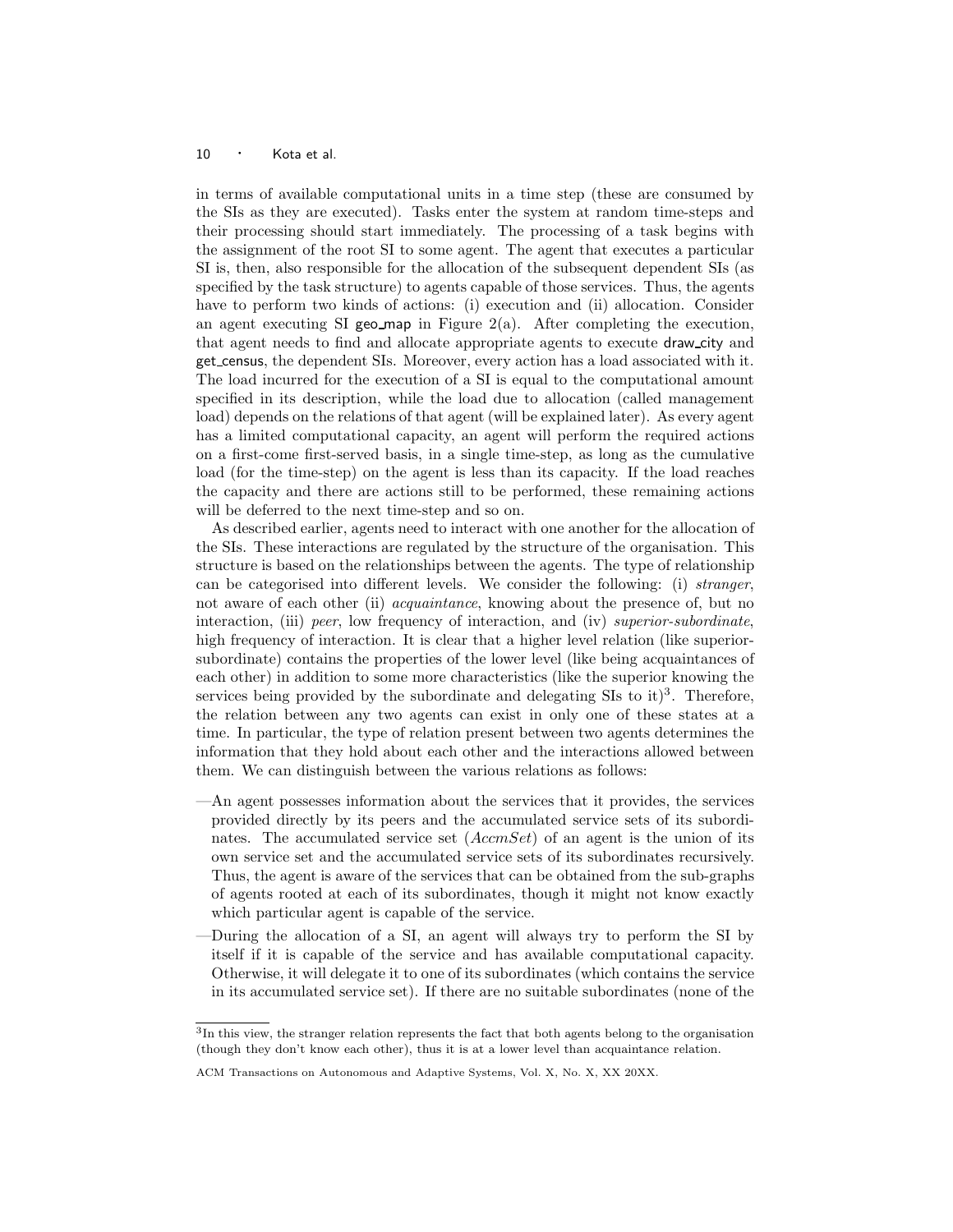subordinate sub-graphs are capable of that service) and it is capable of the service itself (but did not initially assign to self because its capacity is filled), then it will add the SI to its task waiting queue for execution. However, if it is not capable of the service (and nor are its subordinates), it will try to delegate the SI to its peers. If it is unable to do so either (no peer is capable of the service) it will pass it back to one of its superiors (who will have to find some other subordinate or peer for delegation).

Therefore, an agent mostly delegates SIs to its subordinates and seldom to its peers. Thus, the structure of the organisation influences the allocation of SIs among the agents. Moreover, the number of relations of an agent contributes to the management load that it incurs for its allocation actions, since an agent will have to sift through its relations while allocating a SI. Therefore, an agent with many relations will incur more management load per allocation action than an agent with fewer relations. Also, a subordinate will tend to cause management load more often than a peer because an agent will search its peers only after searching through its subordinates and not finding a capable agent. As all the agents in the organisation are cooperative and work selflessly for the organisation, an agent willingly accepts all SIs delegated by its superiors or peers. Note that, to avoid an infinite loop of delegation, the superior-subordinate (also called authority) relations are not permitted to have cycles. Also, the relations are mutual between the agents, that is for any relation existing between two agents, both the concerned agents respect it. In total, the authority relations impose the hierarchical structure in the organisation while the peer relations enable the otherwise disconnected agents to interact closely. These types of relationships are sufficient to describe the different kinds of interactions possible in a task-allocation setting. Moreover, having such multiple types of relations to select from (rather than just a single link-type) enables the agents to classify their links with the other agents, thereby providing more richness to the model and also helping them reason about their interactions more easily. Nevertheless, the types of relations described here are just canonical structures. For example, there could be an additional relation, say manager, which is like the authority relationship but in this, the superior is also aware of the current work-load on the subordinates and thus can delegate SIs more wisely. Using our organisation model, we also abstract away the complex interaction problems relating to issues like service negotiation, trust and coordination. We do so to focus on the essence of self-organisation and to isolate its impact on system performance.

Figure 2(b) shows an example organisation. The services that an agent provides is shown beside it in parenthesis. The services that an agent can seek from its subordinates, the  $AccmSet$ , is shown in curly braces, while the services that it can seek from its peers are shown in square brackets.

## 3.2 Open and Dynamic Organisations

Given an organisation, the agents in it can remain unchanged over its existence, or they might change with time. For example, new agents might enter the organisation and/or some existing agents might leave. In this way, the organisation can be *open*. Moreover, even within a given agent, the properties can change with time. It might, for example, start providing new services and/or lose previous services. Thus, the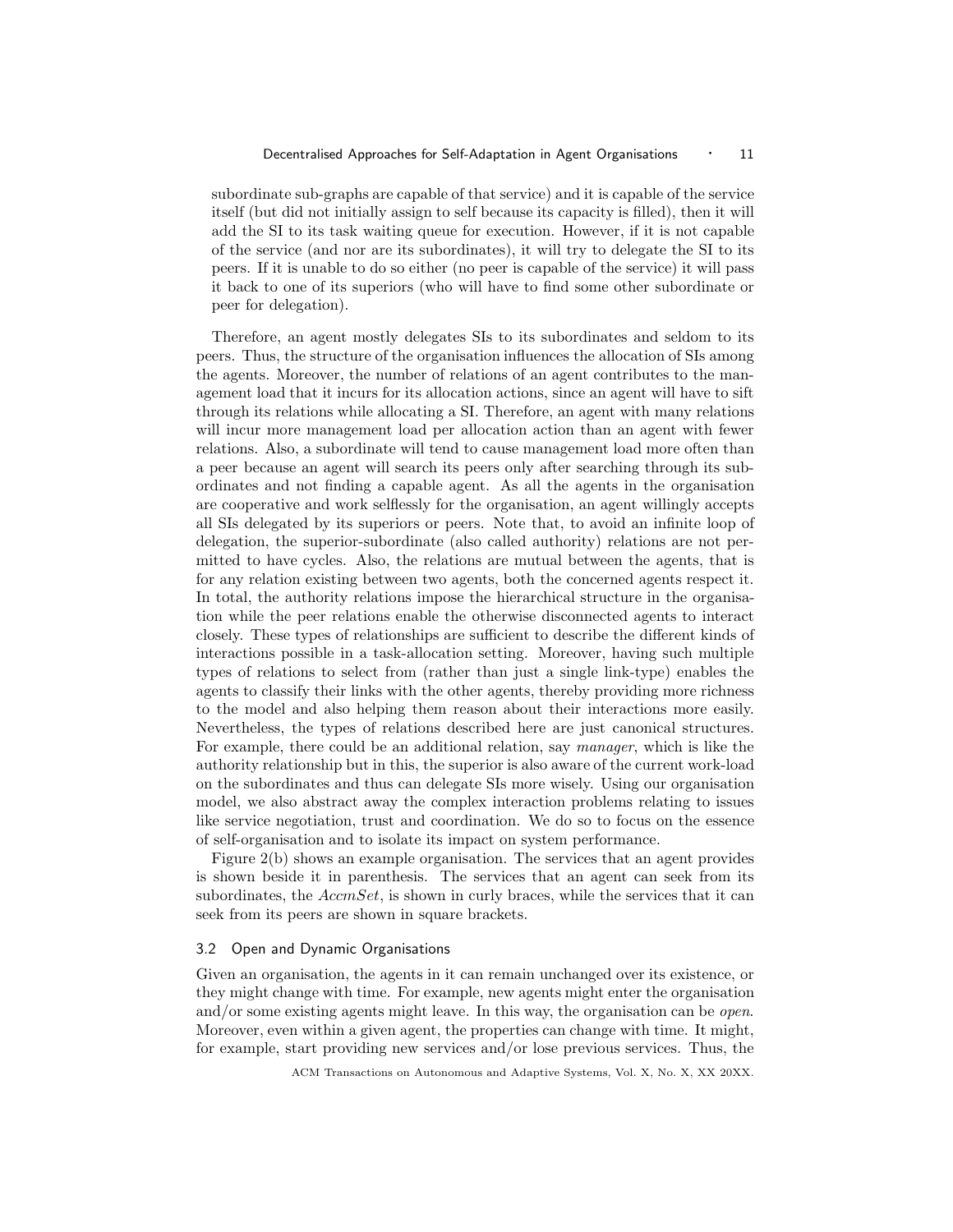organisation can be dynamic. In contrast, organisations in which the set of agents is constant are called as closed and those in which the agent properties do not change are considered static. Thus an organisation can be closed or open and, in addition, be static or dynamic. Up to now, our description of the organisation model is sufficient to represent closed and static organisations. Thus, in the following, we discuss how to extend it to model open and dynamic organisations.

- **Open Organisations:** For this kind of organisations, the set of agents  $A$  changes with time. In particular, we focus on those organisations that have some permanent agents to begin with (similar to closed) and some temporary agents who join later, at specified 'start-times', and also leave the organisation at the expiration of their 'life-times'. We look at these types of open systems initially because in them, the service set  $S$  of an organisation can be kept constant (the temporary agents will offer services chosen from the same  $S$  as the permanent ones). In this way, our method can focus solely on the changes to the overall capacity (resulting from the temporary agents) instead of the service discovery aspect that might have been needed. Consequently, these open organisations represent distributed systems in which additional resources might be added to tackle the workload and withdrawn later on (as discussed in Section 1).
- —Dynamic Organisations: In these organisations, the properties of the agents are changing with time. As described earlier, in our model, an agent  $a_x$  has a service set  $S_x$  that it provides. Since,  $S_x \subseteq S$ , the services  $(s_i, s_j \dots)$  belonging to  $S_x$  can change with time. In particular, we look at scenarios, where the agents start with their respective service sets and then, additional services (from  $S$ ) are added to these sets with time (either gradually or suddenly). Similarly, we also look at scenarios where services are removed from the service sets of the agents with time. The way we generate these dynamic organisations is explained, in detail in Section 5.1.

# 3.3 Organisational Performance Evaluation

The performance of a computing system denotes how well it performs its tasks. In terms of an agent organisation, the performance measure can be abstracted to the profit obtained by it. In our model, the profit is simply the sum of the rewards gained from the completion of tasks when the incurred costs have been subtracted. In more detail, the cost of the organisation is based on the amount of resources consumed by the agents, in addition to their computational capacities. In our case, this translates to the cost of sending messages (communication) and the cost of changing relations (reorganisation) between the agents. Thus, the cost of the organisation is:

$$
cost_{ORG} = C. \sum_{a_x \in A} c_x + D.d
$$
 (1)

where  $C$  is the communication cost coefficient representing the cost of sending one message between two agents and  $D$  is the reorganisation cost coefficient representing the cost of changing a relation.  $c_x$  is the number of messages sent by agent  $a_x$  and d is the number of relations changed in the organisation.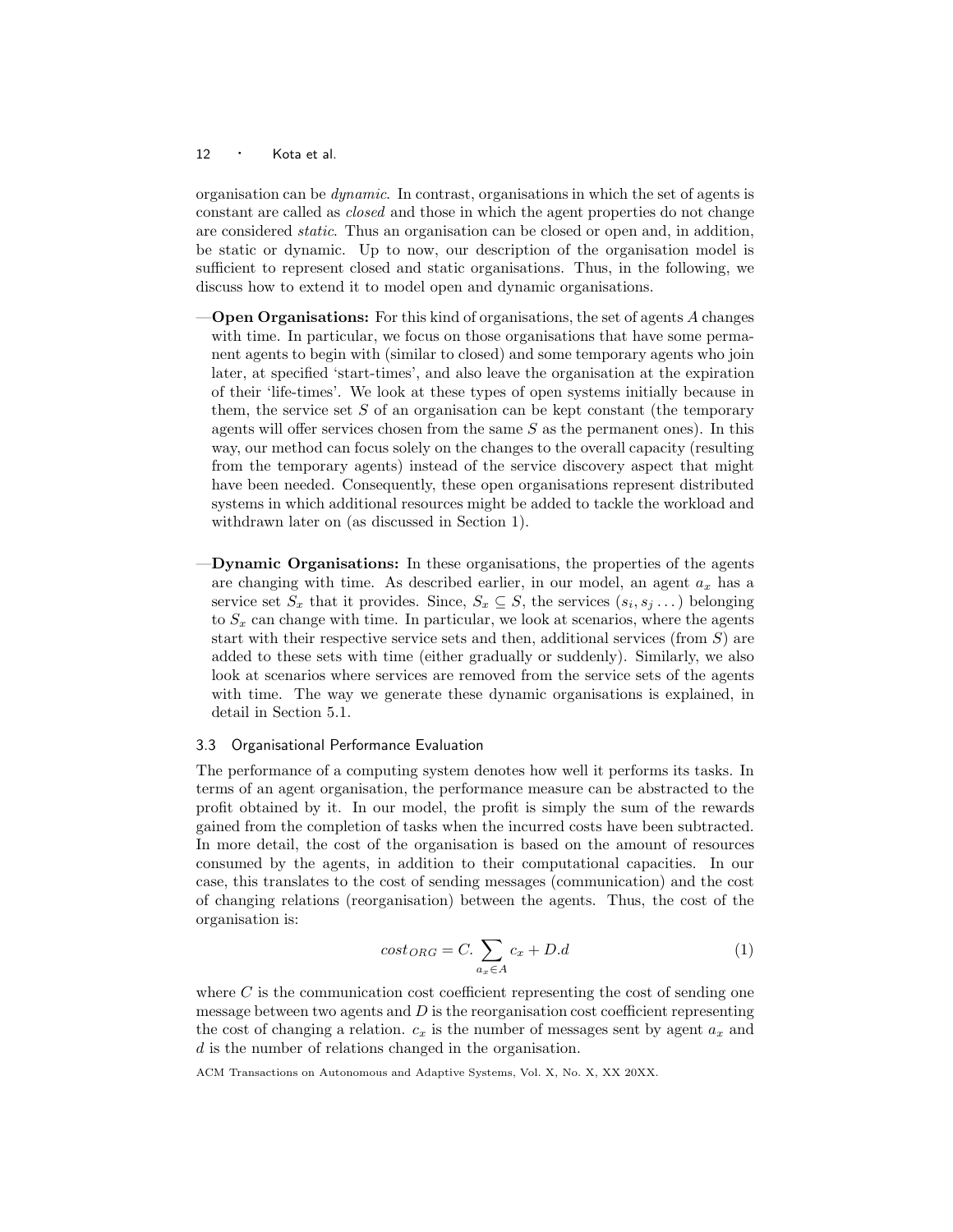As stated earlier, agents have limited capacities and their computational load cannot increase beyond this capacity. The load  $l_x$  on agent  $a_x$  in a given time-step is:

$$
l_x = \sum_{s i_i \in W_{x_E}} p_i + M \sum_{s i_j \in W_{x_F}} m_{j,x} + R.r_x \tag{2}
$$

 $-p_i$  is the amount of computation expended by  $a_x$  for executing SI  $si_i$  (determined by the task description of the SI  $si_i$ )

- $-m_{j,x}$  is the number of relations considered by  $a_x$  while allocating SI  $si_j$
- $-W_{x_E}$  is the set of SIs (possibly belonging to several tasks) being executed by  $a_x$
- $-W_{x_F}$  is the set of SIs being allocated by  $a_x$
- $-M$  is the 'management load' coefficient denoting the computation expended by an agent to consider one of its relations while allocating a single SI
- $-R$  is the 'reorganisation load' coefficient, denoting the amount of computational units consumed by an agent while reasoning about reorganisation with another agent
- $-r_x$  is the number of agents that  $a_x$  initiated reorganisation deliberation in that time-step.

In this way, M represents the computational complexity resulting from the relations of an agent. If an agent has more relations, it will need more computation for allocating an SI. The increase in computation caused by one relation at an agent is given by  $M$ . Depending on the domain, the value of  $M$  can be fixed and be the same for all agents, irrespective of their relations, or can be agent-specific and also vary depending on the number of relations at the agent (perhaps increasing exponentially as number of relations increase). Similarly, R is used to represent the excess load caused by reasoning about reorganisation. Since, the load  $l_x$  of  $a_x$ cannot exceed its capacity  $L_x$ , any excess SIs will be waiting for their turn, thus delaying the completion time of the tasks.

The rewards obtained by the organisation depend on the speed of completion of tasks. In particular, a task w completed on time accrues the maximum reward which is the sum of the computation amounts of all its SIs. For delayed tasks, this reward degrades linearly with the extra time taken until it reaches 0:

$$
reward_w = \sum_{i=0}^{|si_w|} p_i - (t_w^{taken} - t_w^{reqd})
$$
\n(3)

where  $si_w$  is its set of SIs,  $t_w^{taken}$  represents the actual time taken for completing the task, while  $t_w^{req}$  is the minimum time needed. Thus, the total reward obtained by the organisation is the sum of the rewards of the individual tasks completed by the organisation:  $reward_{ORG} = \sum_{w \in W} reward_w$  where W is the set of all tasks. The organisation's performance is measured by its profit:

$$
profit_{ORG} = reward_{ORG} - cost_{ORG}
$$
 (4)

Thus, for higher profits, the reward should be maximised, while the cost needs to be minimised. It is important to note that the agents only have a local view of the organisation. They are not aware of all the tasks coming in to the organisation (only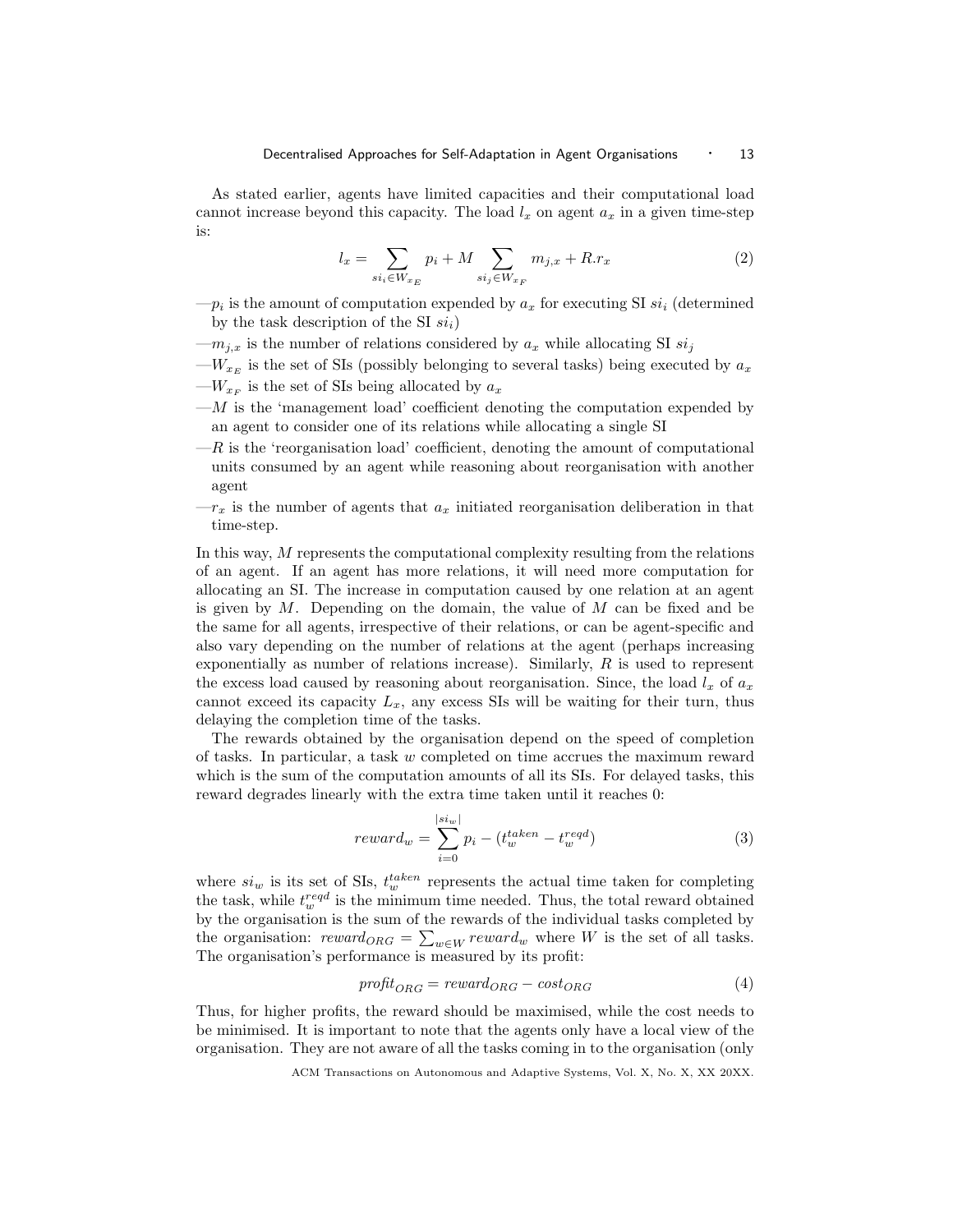those SIs allocated to them and the immediately dependent SIs of those allocated SIs) and neither are they aware of the load on the other agents. In spite of this incomplete information, they need to cooperate with each other to maximise the organisation profit by maintaining the most useful relations which lead to faster allocation and execution of tasks.

# 4. STRUCTURAL ADAPTATION

This section details our work on developing a self-organisation based structural adaptation method that can be employed continually by all the agents in a problemsolving organisation. The aim of the adaptation method is to improve the performance of the organisation. Our adaptation method is based on the agents forging and dissolving their relations with other agents, thereby modifying the organisation structure. It uses only the history of agent interactions since we do not assume that agents possess any information about the tasks coming in the future. In this section, we first present the basics of the method and how it is to be applied by the agents in an organisation. Following that, we show how to extend it to deal with open and dynamic organisations.

We present the fundamental mechanism, in a pseudocode form in Algorithm 1, for how an agent  $a_x$  should reorganise at a given time-step. The first component (line 1) refers to the meta-reasoning aspect of choosing the particular acquaintances for initiating the reorganisation process. The second component (lines 3–9) explains how it should adapt its relation with one such acquaintance  $a_y$ .

```
1 Chosen \leftarrow selected from the acquaintances set of a_x;
2 foreach a_y \in \textit{Chosen} do
\mathbf{3} | Actions \leftarrow \text{possible}.\text{actions}(x, y);4 U_{x,y} \leftarrow \emptyset;5 foreach e \in Actions do
6 U_e \leftarrow calculate_utility<sub>x,y</sub>(e);
7 U_{x,y} \leftarrow U_{x,y} \bigcup U_e;end
8 e_{best} \leftarrow \arg \text{Max}(U_{x,y});9 take action e_{best} with a_y;
  end
```
**Algorithm 1:** Adaptation algorithm in terms of agent  $a_x$ 

We formulate this part using a decision theoretic approach since it provides us with a simple and suitable methodology for representing adaptation in terms of actions and utilities. We denote the actions available to a pair of agents as those changing the relation between them. Consequently, the set of actions available to a pair depends on their relation (line 3). In our model, for every pair of agents that are not strangers<sup>4</sup>, the relation between them has to be in one of the states—

<sup>&</sup>lt;sup>4</sup>The stranger relation is not considered as a state because if the pair of agents do not know each other, then they cannot seek to adapt their relation. Getting to know about strangers is an issue of service-discovery and is out of the scope of this work. Similarly, two acquaintances can only

ACM Transactions on Autonomous and Adaptive Systems, Vol. X, No. X, XX 20XX.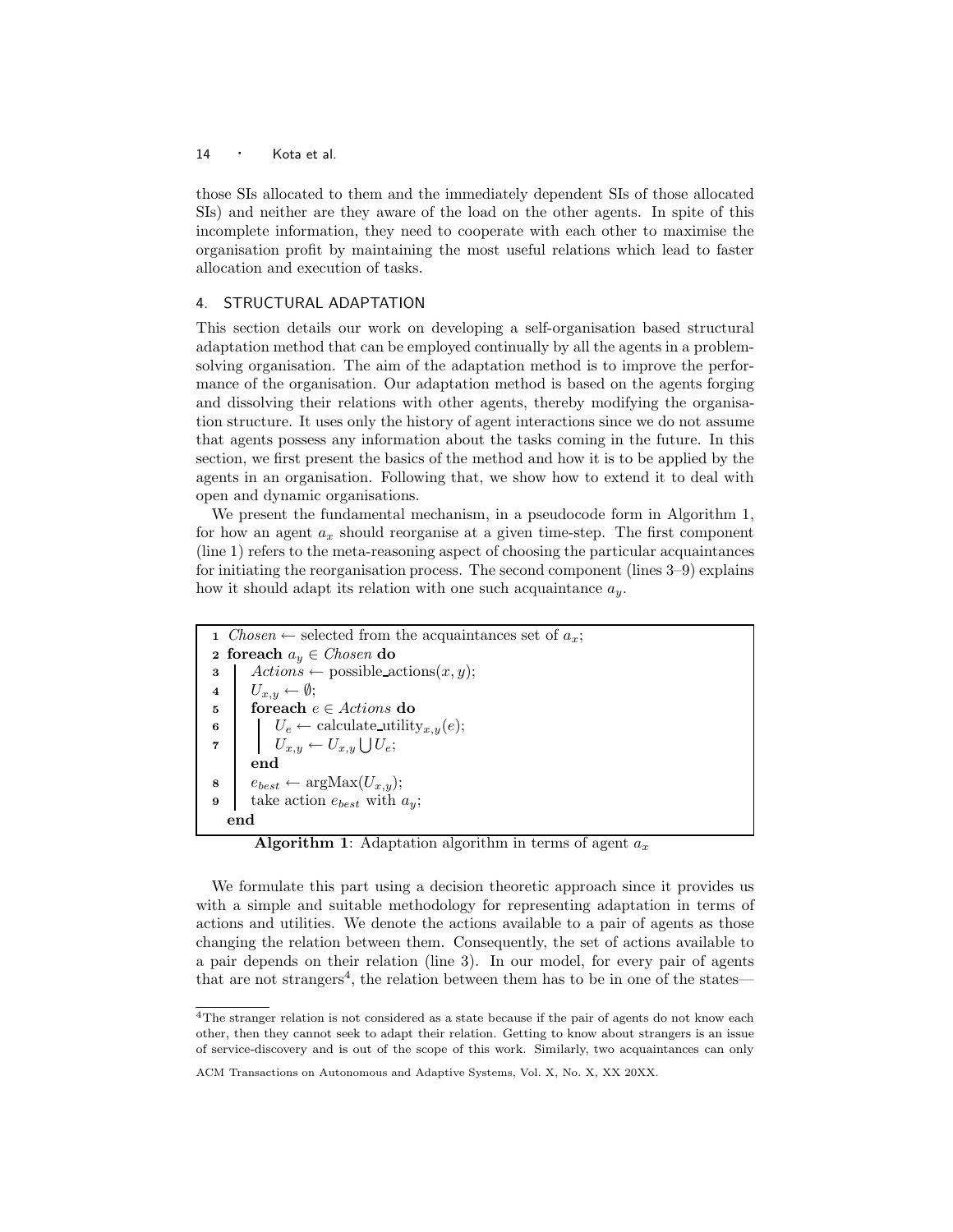

Fig. 3. State transition diagram

acquaintance relation, peer relation or authority relation. For each of these states, there are 3 possible choices of action available to the agents as shown in Figure 3. For example, action 1(ii) (form subr<sub>x,y</sub>) denotes that  $a_x$  and  $a_y$  take the action of making  $a_y$  a subordinate of  $a_x$  and transition from state 1 to 2. A transition from state 2 to 4 is not needed because it is equivalent to the transition from 4 to 2, by interchanging  $a_x$  and  $a_y$ . Similarly, transitions from 1 to 4 or between 3 and  $4^5$  are not required. If there were more types of relations in the organisation model, there would be correspondingly more states and transitions to represent them. However the essence of the adaptation method will remain the same.

As can be seen, the transition actions are composed of four atomic types form peer, rem peer, form subr and rem subr, which translate to forging and dissolving the peer or authority relations (as agents are acquaintances of each other, by default). The actions are mutually exclusive and can be performed if the relation between the agents is in the requisite state (as explained later). Obviously, each of these actions has to be jointly performed by the two agents involved in changing the relation. Furthermore, the actions are deterministic (there is no uncertainty regarding the outcome of an action which is the formation or deletion of a link; only the utility of the outcome is not pre-determined). The utility of performing an action  $(U_e$  in line 6) is given by value function V (also called an ordinal utility function) associated with the relation. Since our environment is characterised by various factors, like the costs and the load on the agents, V will have multiple attributes to represent them. In terms of two agents,  $a_x$  and  $a_y$ , the five attributes

become strangers by *forgetting* knowledge or memory of each other– again out of scope of this work

<sup>&</sup>lt;sup>5</sup>In state 4, when  $a_z$  is an indirect superior of  $a_x$  via  $a_y$ , it is not possible for  $a_x$  to have  $a_z$  as its subordinate (since cycles are not permitted). Hence, it dissolves its relation with its immediate superior in the authority chain  $a_y$  and goes to state 1 w.r.t  $a_y$  and then forms a relation with  $a_z$ .

ACM Transactions on Autonomous and Adaptive Systems, Vol. X, No. X, XX 20XX.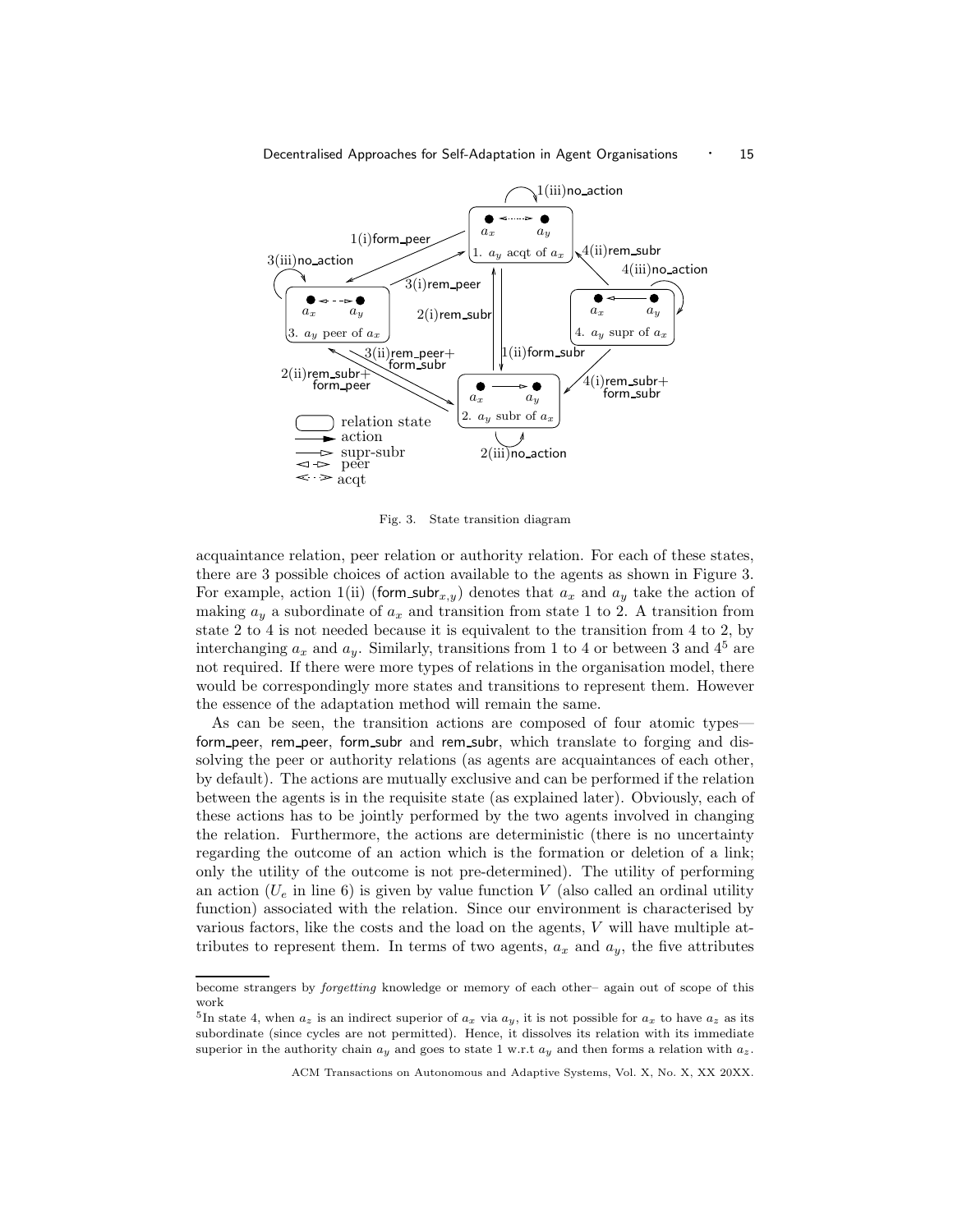that will constitute V are: (i) change to the load on  $a_x$ , (ii) change to the load on  $a_y$ , (iii) change to the load on other agents of the organisation, (iv) change to the communication cost and (v) reorganisation cost. Moreover, this set of attributes exhibits mutual preferential independence (MPI). That is, while every attribute is important, it does not affect the way the rest of the attributes are compared. Therefore, V can be represented simply as a sum of the functions pertaining to the individual attributes:

$$
V = \Delta load_x + \Delta load_y + \Delta load_{OA} + \Delta cost_{comm} + \Delta cost_{reorg}
$$
 (5)

In this way, depending on the state, the agents jointly calculate the expected utilities for the possible actions using the value function (which are stored in  $U_{x,y}$  at line 7), and then choose the action giving the maximum expected utility (line 8). Being cooperative, the agents do not have conflicts as the value corresponds to the social utility of the relation to the organisation and not to the individual agents. The evaluation for no action will always be 0 as it does not result in any change to the expected load or cost of the organisation. The evaluation for the rest of the actions is obtained from Equation 5. In the case of the composite actions (like rem subr+form peer) the value will simply be the sum of the individual evaluations of the comprising actions. Moreover, since any action will be taken jointly by the two agents involved, even the evaluation is jointly conducted by the agents with each of them supplying those attribute values accessible to them.

To understand further, let us look at the utility calculation (Equation 5) for the action form subr<sub>x,y</sub> when  $a_x$  and  $a_y$  are just acquaintances (state 1). Here,  $\Delta load_x$ , representing the estimated change to the load on  $a_x$ , is calculated by considering that a new subordinate  $a_y$  will lead to an increase in the management load on  $a_x$ every time it tries to allocate a SI. This is quantified as:

$$
\Delta load_x = -M * Asg_{x,total} * filled_x(t_x^{total})/t_x^{total}
$$
\n(6)

where  $Asg_{x,total}$  denotes the total number of SIs allocated by  $a_x$ ,  $t_x^{total}$  denotes the total number of time-steps that  $a_x$  has been in existence, while  $filled_x(t_x^{total})$  represents the number among those that  $a_x$ 's capacity was filled with load and some SIs were pending. By multiplying this value with  $M$ , it represents the additional load that would have been put on  $a_x$  had  $a_y$  been a subordinate of  $a_x$  since the beginning. The negative sign indicates that this value represents an addition to load, and thereby, a decrease in utility. In a similar fashion, the second term,  $\Delta load_y$ , is calculated by estimating the possible increase in the load on  $a_y$  had  $a_x$  been its superior since the beginning. For the third term,  $\Delta load_{OA}$ , the estimation is carried out by assuming that, had  $a_y$  been a subordinate of  $a_x$ , all those allocations that started at  $a_x$  and ended at  $a_y$  via a delegation chain involving other agents, would have been allocated directly. Therefore, the load on the intermediary agents would have been less (this value can be calculated by  $a_x$  as it gets back information about the delegation chain of each of the SI allocated by it). Similarly, the fourth term,  $\Delta cost_{comm}$ , is also estimated, while the last term, the reorganisation cost  $(-D)$  is a known constant (the minus sign, again signifies a decrease in utility). A detailed explanation of the utility calculation, along with the corresponding equations, is available in Section 4.1.1 in Kota [2009]. In this way, using our mechanism, every pair of agents can jointly evaluate the utility for taking any of the possible actions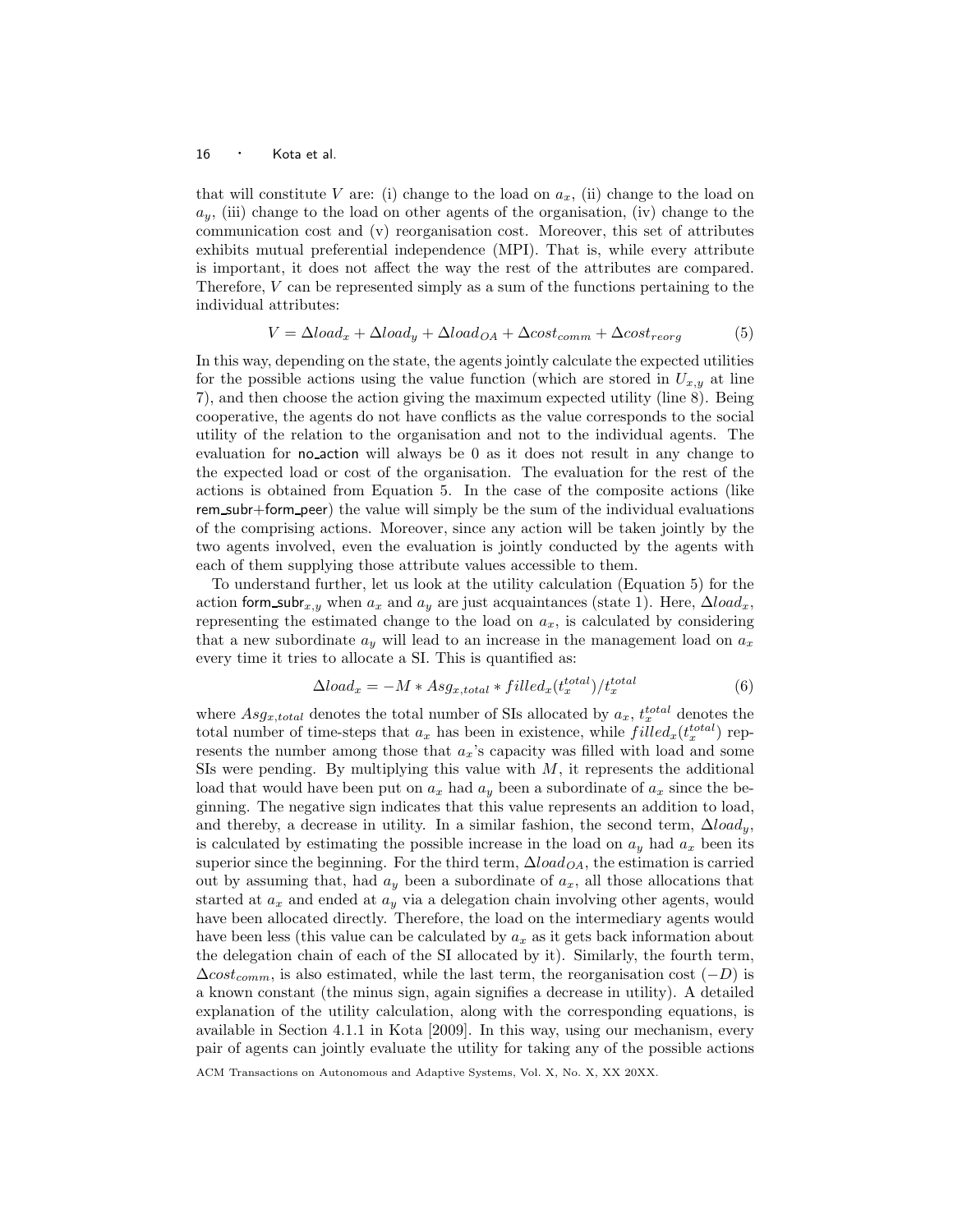towards changing their relation, at any time-step. Being cooperative, the agents do not have conflicts as the value corresponds to the utility of the relation to the organisation and not to the individual agents. In a similar context, Sims et al. [2003] show that adaptation among cooperative agents which use this kind of social utility through sharing of values performs better than self-utility based methods. Thus, this continuous adaptation of the relations helps in the better allocation of SIs amongst the agents as they will maintain relations with only those agents with whom they require frequent interactions. It is evident that the adaptation method does not need the information about the tasks, but only the resultant agent interactions. Therefore, the method is independent of the task model and allocation mechanisms. Hence, our adaptation method will work for a more constrained or relaxed task model, as long as the information about their personal agent-interactions is available to the respective agents.

# 4.1 Meta-Reasoning

Now, we focus on how an agent can decide which acquaintances to choose for initiating the above detailed adaptation process. In the ideal scenario, at line 1 in Algorithm 1, all acquaintances of an agent will be chosen for reasoning about adaptation. However, as the computation required for these utility calculations and reasoning depends on  $R$  (Section 3.3), it need not be negligible and might exhaust the computational capacities of the agent that, otherwise, would have been spent on task related actions (allocation and execution). Thus, when R cannot be ignored, an agent will have to smartly select the acquaintances for Chosen in line 1. Thus, effective meta-reasoning emerges as an important aspect of the adaptation process.

In our case, this problem boils down to the following— at any given time-step, an agent should decide on how many and which agents to select for initiating reorganisation procedures. This can be viewed as a form of the well-known coupon collector's problem [Motwani and Raghavan 1995] and, therefore, we explore a simple randomised approach that is typically used for such problems. In the coupon  $\alpha$  collector's problem, there are n types of coupons and an infinite number of coupons for each type. At each trial, a coupon is chosen at random. We can map this problem to our scenario by considering every agent to be the collector, and all its acquaintances (including the peers, superiors and subordinates) as the coupons. Also, in our case, there can be several trials in a single time-step.

Now, if  $X$  is the number of trials such that at least one coupon of each type is collected, then the expectation of X is:  $E(X) = n ln(n) + O(n)$  [Motwani and Raghavan 1995]. This assures us that even when chosen randomly, on average, all acquaintances of an agent will be picked up for reorganisation deliberation in a given period of time (for 20 acquaintances, this translates to approximately 80 trials). Therefore, an agent can just randomly choose  $k$  acquaintances at a timestep (in line 1). Moreover, this  $k$  can be varied according to the situation. When an agent has free capacity that will otherwise be wasted, k should be such that the whole of the remaining capacity is utilised for reorganisation. However, even when the agent is overloaded, reorganisation might be necessary. On such occasions,  $k$  is based on the percentage of successful reorganisations in the previous time-step. In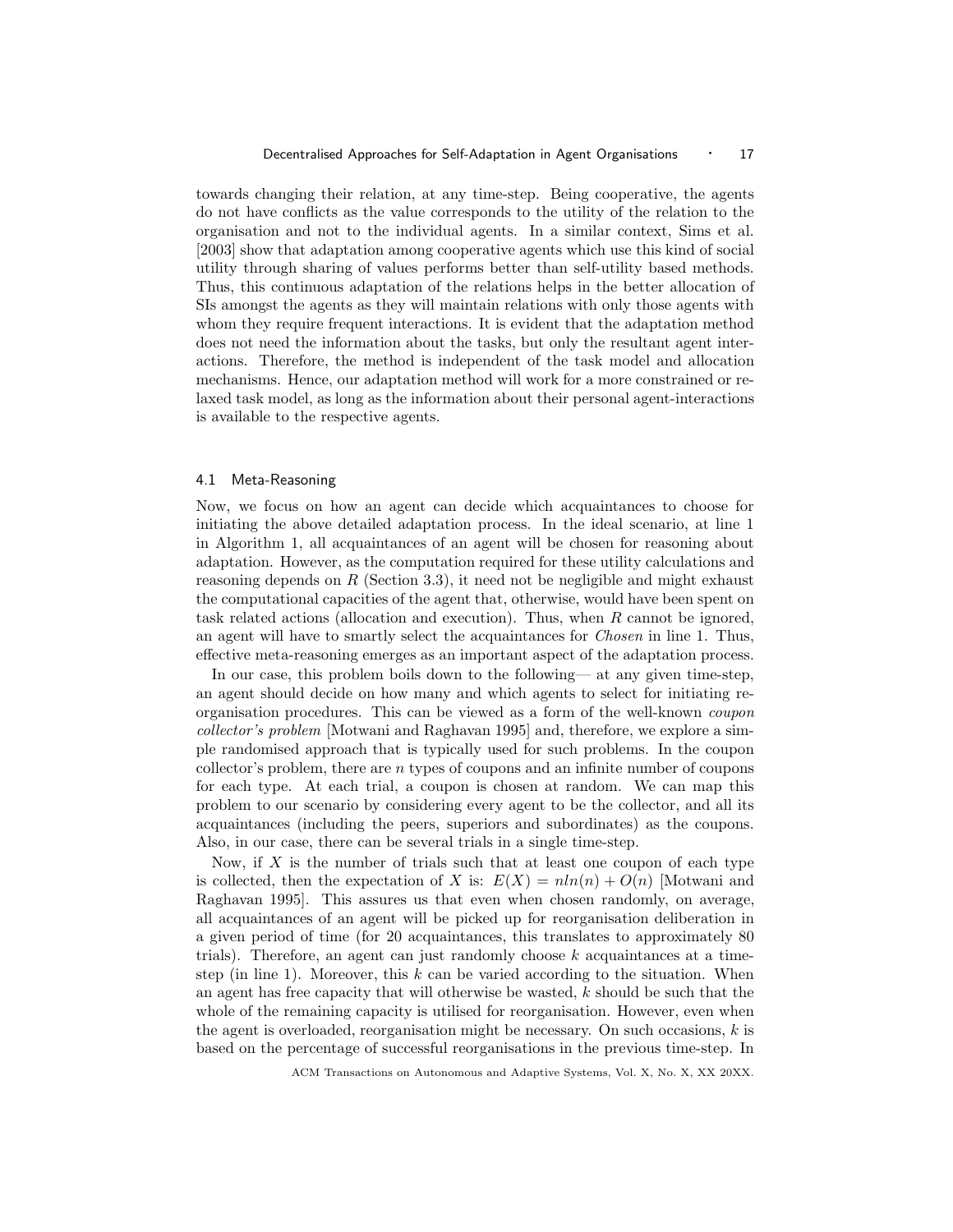more detail, at a time  $t, k$  is determined as:

$$
k_t = max \begin{cases} 1 & \text{minimum limit} \\ (L_x - l_x)/R & \text{based on free-capacity} \\ acqts_x * changed_{x,t-1}/k_{t-1} & \text{success ratio in prev. iteration} \end{cases} \tag{7}
$$

where  $acqts_x$  represents the number of acquaintances of  $a_x$ , changed<sub>x,t−1</sub> denotes the number of relations of  $a_x$  changed in the previous time-step, and  $k_{t-1}$  is the k value used in the previous time-step. The minimum possible value of  $k$  is limited to 1, so that at least one acquaintance is considered for reorganisation in any timestep. In this way, free capacity is never wasted and, at the same time, an agent will carry out reorganisation even when it has a huge number of pending SIs by adapting k according to its need for reorganisation.

As described in Section 3.2, organisations can be open and/or dynamic in nature. However, our method, detailed until now, might not work well for such organisations. This is because, in open and dynamic organisations, some of the assumptions of the method will be invalidated. For example, a new agent entering the system will not have any past interactions with the existing agents, thereby resulting in zero value for some of the attributes of the value function. Similarly, when the service set of an agent changes, all of its past interactions will not provide the best picture for its usefulness in the future to other agents. Therefore, now we extend our adaptation method so that it performs well even in such open and dynamic organisations.

#### 4.2 Open Organisations

When a new agent joins the organisation, it needs to be assimilated into the structure by the existing ones. However, for an agent to form a relation with a new agent, it has to be able to predict how useful that new agent will be and in what type of relation. This is not straightforward as there are no past interactions with the new agent on which to base any utility calculations (as required by our method). Therefore, the agent is faced with an explore versus exploit trade-off: whether to explore by forming an authority or a peer relation with a new agent, or to reorganise with the past agents only by *exploiting* the known information about them. This choice could be tackled by employing specially designed 'explorer agents', whose sole task is to monitor the performance of all the agents (including the new ones)[Maximilien and Singh 2005]. However, we do not use such an approach because it requires special agents and that contradicts our self-organisation principles. Thus, our intention is to imbibe the adaptation method into the task-solving agents without needing any external help.

Against this background, we find that a context-based exploration strategy is well suited to our problem. The agent looks at its context to decide whether to explore or not. For determining this context, we use the same intuition that is behind the well-known 'Win or Learn Fast' [Bowling and Veloso 2001] strategy. The WoLF principle is— 'learn quickly while losing, slowly while winning'. We use the same basis for differentiating the context at the agents: an agent can either be considered winning (if it has unused capacity) or losing (when it has a pending queue of SIs). Therefore, an agent that is not overloaded will only follow Algorithm 1 by ignoring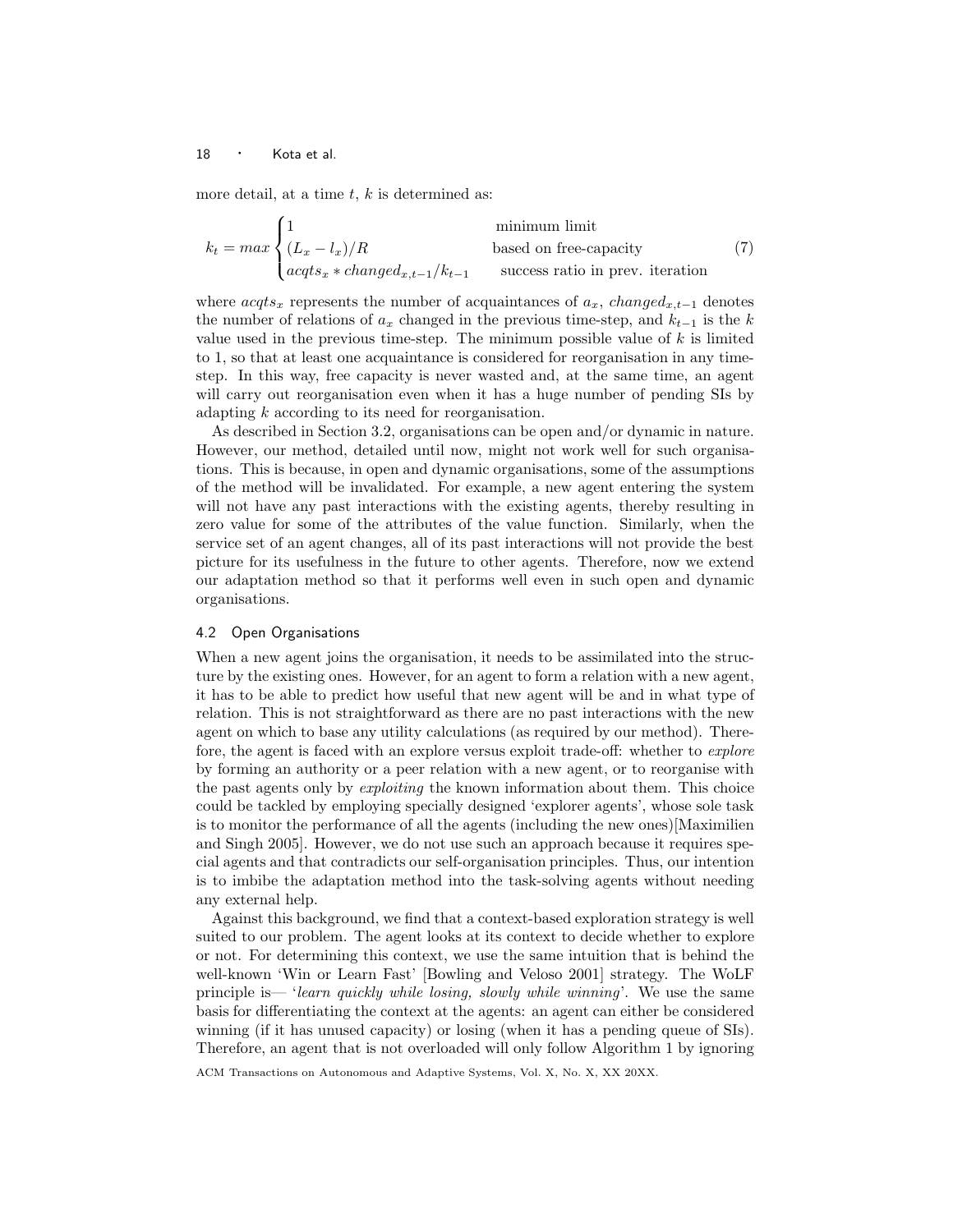the new agents joining the system. However, an agent with pending SIs will actively seek new subordinates to be able to improve its delegation of SIs. This addition to the fundamental method is presented as a pseudocode in Algorithm 2.

1 if  $W_{x_P} \neq \emptyset$  then // Set of pending SIs of  $a_x$ 2 |  $s \leftarrow \arg\text{-}MaxOccuring\{W_{x_P}\} \text{ AND } \notin AccmSet_x;$  $A_s \leftarrow$  agents providing service s; 4 ay ← randomly chosen from  $A_s$ ; 5 form  $subr_{x,y}$ ; end

**Algorithm 2:** In terms of agent  $a_x$  applying WoLF

In more detail, an agent, when overloaded (checking in line 1), identifies which particular service occurs the most in its waiting list that is not supplied by any of its current subordinates (line 2). Then, in line 3, it searches through all of its acquaintances (including the newly entered agents) for those offering that particular service. Finally, in lines 4–5, it forms a superior-subordinate relation with one such randomly chosen agent<sup>6</sup>. As a result, new agents will be assimilated quickly by the existing agents into the structure. Moreover, these new agents will end up forming the relations where they are most needed, thereby leading to a more equitable distribution of load across the organisation. In addition, a new agent offering services which are not much in demand, will be ignored (as the agents offering those services are winning anyway) and thus not add any unnecessary management load. In contrast, when an agent leaves, the others can easily reorganise using the method in Algorithm 1 without needing any such additional step.

This approach is useful because the agent is aware of its current context (how quickly it is able to perform the SIs it is receiving) and drawbacks (which services it needs help with) and therefore the exploration is not random but directed (seeking only those acquaintances that can provide these overloaded services). The reverse, in which non-overloaded agents seek to form new relations with incoming agents, is not productive because the relations at these agents are already sufficient for them to allocate and execute SIs efficiently. Thus adding more relations will only increase their management load and delay tasks with unnecessary delegation without providing any additional benefits. On the same lines, it is also not required for the agents to seek help with services that are already being provided by their existing subordinates. This is because the agent can delegate the SIs to these subordinates, without overloading itself, and it is for the subordinates to seek help if required. In these scenarios, if the subordinate is further delegating the SIs to its own subordinates, then the fundamental method itself, by design, enables the agents to recognise this and adapt accordingly (thereby, reducing the chains of delegation). In summary, for open organisations, the adaptation method includes this

 $6a_y$  is chosen randomly as otherwise the decision process will involve interacting and exchanging utilities with all qualifying acquaintances, thus using up more computational capacity at  $a_x$  while it is already overloaded.

ACM Transactions on Autonomous and Adaptive Systems, Vol. X, No. X, XX 20XX.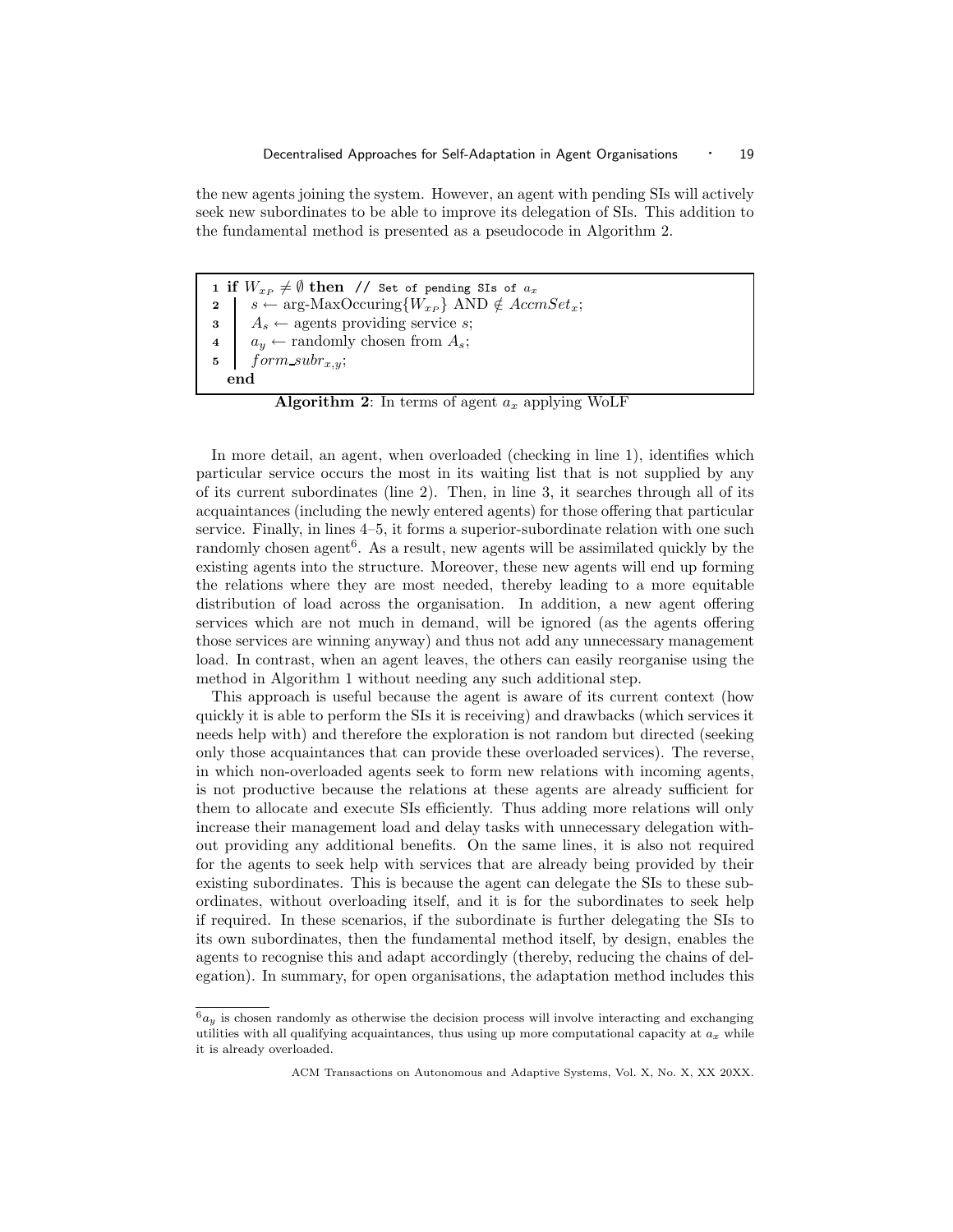context-based exploration strategy, inspired by the 'WoLF' principle, in addition to the fundamental method.

# 4.3 Dynamic Organisations

As explained in Section 3.2, the dynamism of the organisations is caused by the changing service sets of agents. As agents gain new services and/or lose old ones, the relations should be changed accordingly to reflect the changed circumstances. However, our adaptation method is based on all the past interactions between the agents. The method of using the whole history of interactions as guidance for calculating utilities during adaptation might not be the most suitable approach when the agents' service sets are changing, because the kind of interactions that they require might also change.

An obvious approach seems to be to partition utilities on the basis of the services, by grouping the interactions by their services. But such an approach doesn't work because an agent losing a service doesn't exclude it from being able to provide the service via its subordinates and so on (this approach and its fallibility is explained in detail in Section 4.2.2 in Kota [2009]). In contrast, the extension presented earlier (Section 4.2) is somewhat useful for dynamic organisations as well, particularly when agents are gaining new services. In more detail, when some agents gain new services, they can be treated as 'new agents' with respect to those services and thus considered for forming subordinate relations by the 'losing' or overloaded agents, just as described earlier in Algorithm 2. However, the method is not helpful when agents might be losing services. Moreover, even for the former case of agents gaining services, just using this method will not be sufficient. This is because the agents are already burdened with the whole history of interactions when their service sets were different. Therefore, they might not be able to form the best relations for the changed circumstances despite actively seeking specific-service-providing relations using the method.

A more successful approach is to give weights to the past agent interactions depending on the time elapsed since they actually took place. This makes the adaptation more responsive to changing scenarios. By recent interactions contributing more to the utility function than the older ones, the adaptation will reflect the latest scenario rather than the summary of the whole scenario until then. Thus, it will be suitable for dynamic environments in which the kind of required interactions will be changing with time.

In more detail, in the fundamental method, the values for the terms in Equation 5 are obtained by summing up the relevant agent interactions. During this summation, all interactions were given the same importance. However, in this extended method, weights are assigned to the individual interactions on basis of how far in the past they had occurred. That is, the most recent interaction will have the maximum weight and the older interactions will have lesser weights correspondingly. This decrease in weights will be given by a 'decay function'. The rate of decay can be tuned according to the rate of dynamism of the organisation. A highly dynamic organisation (where agents are losing and gaining services at a fast rate) should have a steeper decay function than an organisation with a slower rate of change.

The pseudocode for this method is presented in Algorithm 3. In more detail, Interactions (line 1) contains the set of all relevant interactions, for that particular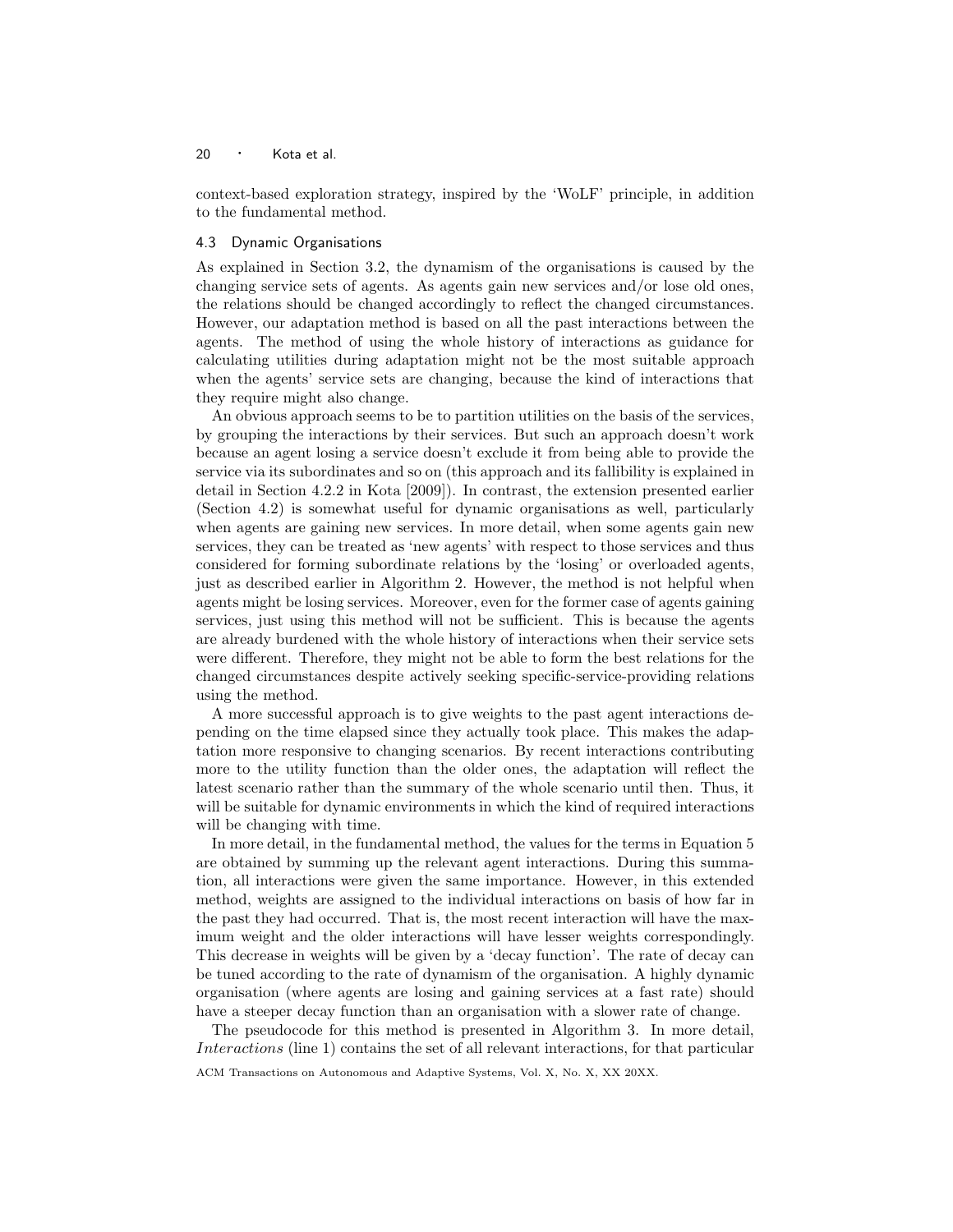Decentralised Approaches for Self-Adaptation in Agent Organisations • 21

1 Interactions  $\leftarrow$  set of relevant interactions; 2 total  $\leftarrow$  0:

3  $time_{current} \leftarrow$  current time;

4 foreach  $I \in Interatorions$  do

5  $total \leftarrow total + I.value * Decay(time_{current}, I.time);$ 

end

6 return total

Algorithm 3: for calculating the value of a term while evaluating the value function

 $\textbf{Decay}(time_{current}, I.time)$ 1  $window \leftarrow time\text{-window size};$ 2 if  $I.time \leq (time_{current} - window)$  then <sup>3</sup> return 0; else 4  $\mid$  return  $(I.time - (time_{current} - window)) / window$ end

Algorithm 4: linear decay function within a time window

```
\textbf{Decay}(time_{current}, I.time)1 return e^{-\lambda * (time_{current}-I.time)}// \lambda can be adjusted
```
Algorithm 5: exponential decay function

attribute, that need to be summarised. While summing them up, each interaction is multiplied by its corresponding weight which is obtained from the decay function (line 5). We show two sample decay functions in Algorithms 4 and 5 for organisations changing at a slow and a fast rate respectively. In the linear decay function (Algorithm 4), only those interactions that occurred within the given time window are considered and the assigned weights decrease linearly based on how old they are. In the exponential decay function (Algorithm 5), the weight value decreases exponentially depending on how old the interactions are. These are two examples of the decay function that can be used for dynamic organisations. The linear decay function will suffice for moderately dynamic organisations while highly dynamic organisations might need exponential decay.

The advantage of this approach of using the decay function is that it forces the agents to learn at a faster rate, thus reflecting the increased dynamism of these kinds of scenarios. At the same time, it does not make any additional assumptions and is not specifically dependent on the type of changes to the organisation (like changing services or capacities). In this context, it is clear that this decaying weights approach is on the same lines as a fixed rate reinforcement learning method. However, a principled Q-learning approach was found wanting when we experimented with it. Specifically, being based on some reward mechanism, it is unable to recognise the explicit connection between performance and agent interactions. Furthermore, as this setting puts forth an extremely large-scale multi-agent RL problem (a learner is required for each possible pairing of agents), Q-learning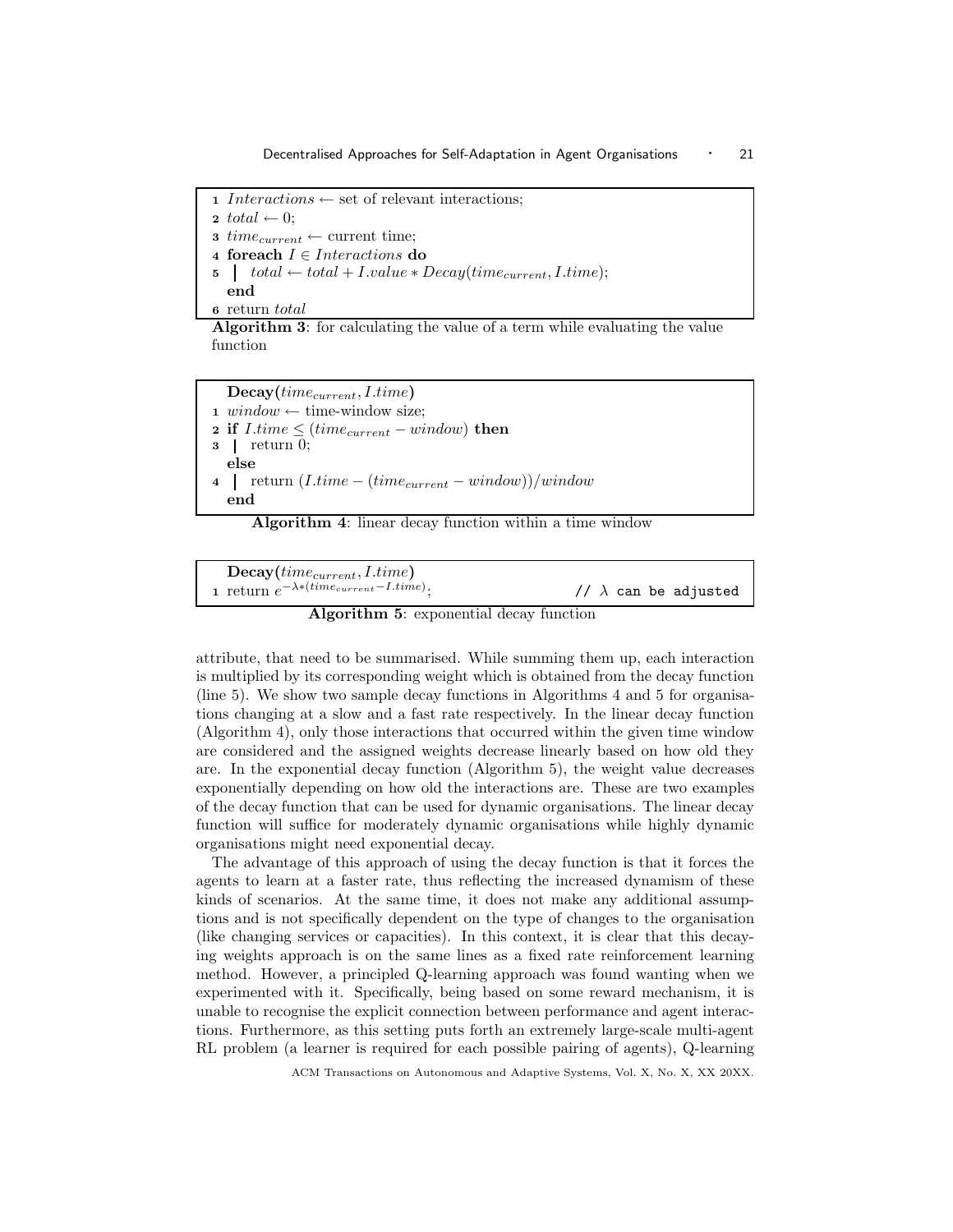| Org. Type | Closed             | Open                                                                     |
|-----------|--------------------|--------------------------------------------------------------------------|
| Static    | fundamental method | fundamental method $+$ exploration (WoLF inspired)                       |
| Dynamic   |                    | fundamental method with decaying weights $+$ exploration (WoLF inspired) |

Table I. Mapping of the organisation type to algorithm required

is not able to learn useful action-state values despite trying various learning rates and other parameters.

In this section, we have first presented the basics of our adaptation method suitable for closed static organisations. Then, we discussed the extension and modifications required for the method to function well in open and dynamic organisations. This section is succinctly summarised by Table I.

# 5. EXPERIMENTAL EVALUATION

We demonstrate the effectiveness of our self-organisation based adaptation method through experimental evaluation. We first describe the setup used for the experiments and then present the obtained results. First we discuss the results of the experiments on static closed organisations (Section 5.2) and then for static open organisations (Section 5.3). Later on, we move onto dynamic closed (Section 5.4) and dynamic open organisations (Section 5.5).

#### 5.1 Experimental Setup

We use the organisation model described in Section 3 as our simulation platform. However, we make the assumption that all agents are at least acquainted with each other by default. Therefore, no two agents will be strangers. We do this so to be able to focus solely on evaluating the structural adaptation method and isolate it from being affected by the *service discovery* aspects. For ease of reference, we refer to our fundamental method (without the subsequent enhancements) as k-Adapt. Its extension using context-based exploration, inspired by the WoLF principle, as discussed in Section 4.2, is called wolf-k-Adapt. Similarly, the modified method presented in Section 4.3 is referred to as decay-adapt. Finally, the method incorporating both the exploration strategy and the decay mechanism is referred to as wolf-decay-Adapt. Note that, the decay function used by decay-Adapt and wolf-decay-Adapt is linear (presented in Algorithm 4). We have conducted experiments by using the exponential decay function (Algorithm 5) and found the resulting trends to be broadly similar. This is because, for our simulations with their low time durations, there is not a marked difference between the linear and exponential functions when the other parameters (window size and decay constant) are adjusted properly to suit the environment. To determine the effectiveness of our approach, we compare its performance with two intuitive methods— Central and Random, that act as the benchmarks. Moreover, to compare with the current state of the art, we modify the token-based agent network adaptation method presented by Glinton et al. [2008] so that it is suitable for agent organisations and use it for comparison as well. As mentioned earlier in Section 2, this is the latest and most relevant work dealing with adaptation in agent-networks or organisations in a decentralised fashion. Similarly, we compare with a few other variations of k-Adapt to show the importance of all the components of our algorithm. All of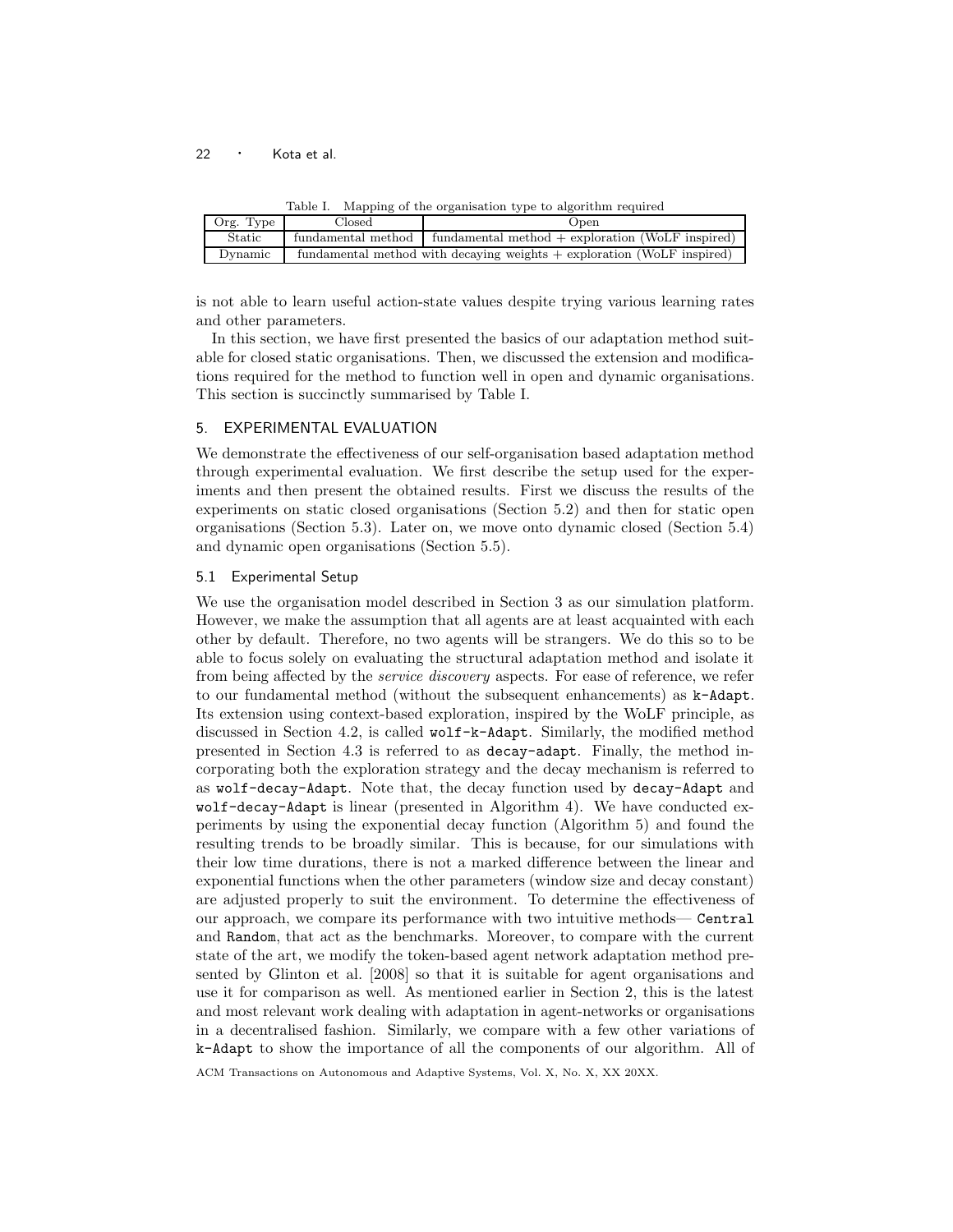these methods are described below:

Central: This is a centralised allocation mechanism containing a central repository that maintains information about the service sets and loads of all the agents in the organisation, and is accessible without cost to any agent. The agents do not need to maintain any relations; whenever an agent needs to allocate a SI, it looks up the repository seeking the most suitable agent (capable of the service and having maximum free capacity at the time) and allocates to it. Thus, all allocations are one-step direct delegations, and the agents do not use up any capacity for allocation. This method gives an upper bound on the performance of an organisation, but is not a practical or robust solution to the problem because it involves maintaining an up-to-date and exhaustive central repository with costless and instantaneous access to all agents.

Random: In terms of the k-Adapt method (Algorithm 1), this strategy involves an agent randomly choosing some of its acquaintances for adaptation (line 1), and then randomly choosing a reorganisation action (line 8). Nevertheless, the rate of change is adjusted so that the amount of reorganisation is roughly equal to that caused by our method (so that the performance of Random is not affected by the aggregation of reorganisation cost). Moreover, the number of relations in the organisation is maintained at a moderate level by varying the probability of forming or dissolving a relation. The probability to form a relation by an agent is set as being inversely proportional to the existing number of relations of that kind at the agent. Hence, an agent with very few subordinates has a higher chance of forming an additional superior-subordinate relation than an agent with more subordinates and vice versa. In the same way, an agent with more peers has higher probability of dissolving a peer relation than an agent with less peers and so on. This enables the organisation to be always reasonably connected. Thus, this method represents a random structural adaptation strategy which does not involve any reasoning (and therefore  $R = 0$  for it) and constitutes the lower bound.

Token: Glinton et al. [2008] use a token-based algorithm for decentralised adaptation of links in a task-solving agent network. However, as we discussed in Section 2, their method is not directly applicable to our domain since it only enables the agents to form or delete links, but does not let them to choose between different types of links (or relation-types, as in an organisation). Therefore, to fit it into our problem domain, we created two versions of their method: In Token-all, the agents use the same set of tokens, irrespective of the relation-types, for adaptation. At the time of forming/dissolving a relation, they randomly choose the type of relation to modify. Whereas in Token-type, the agents use a different set of tokens for each relation type. Therefore, the adaptation process for each of the relation-types runs independently of the others, though, making sure that there are no conflicts. We use both these versions of their approach for comparison. The token-based algorithm also contains several parameters like TTL (time-to-live of the token) and MAX DEGREE (maximum links allowed at an agent) which we fine-tuned after extensive analyses to obtain the best possible performance and present those results.

**free-Adapt:** For this method, the reorganisation load coefficient  $R$  is set to 0. It represents the case when the reorganisation can be considered resource-free. Thus, it is the same as k-Adapt but differs only in line 1, where all the acquaintances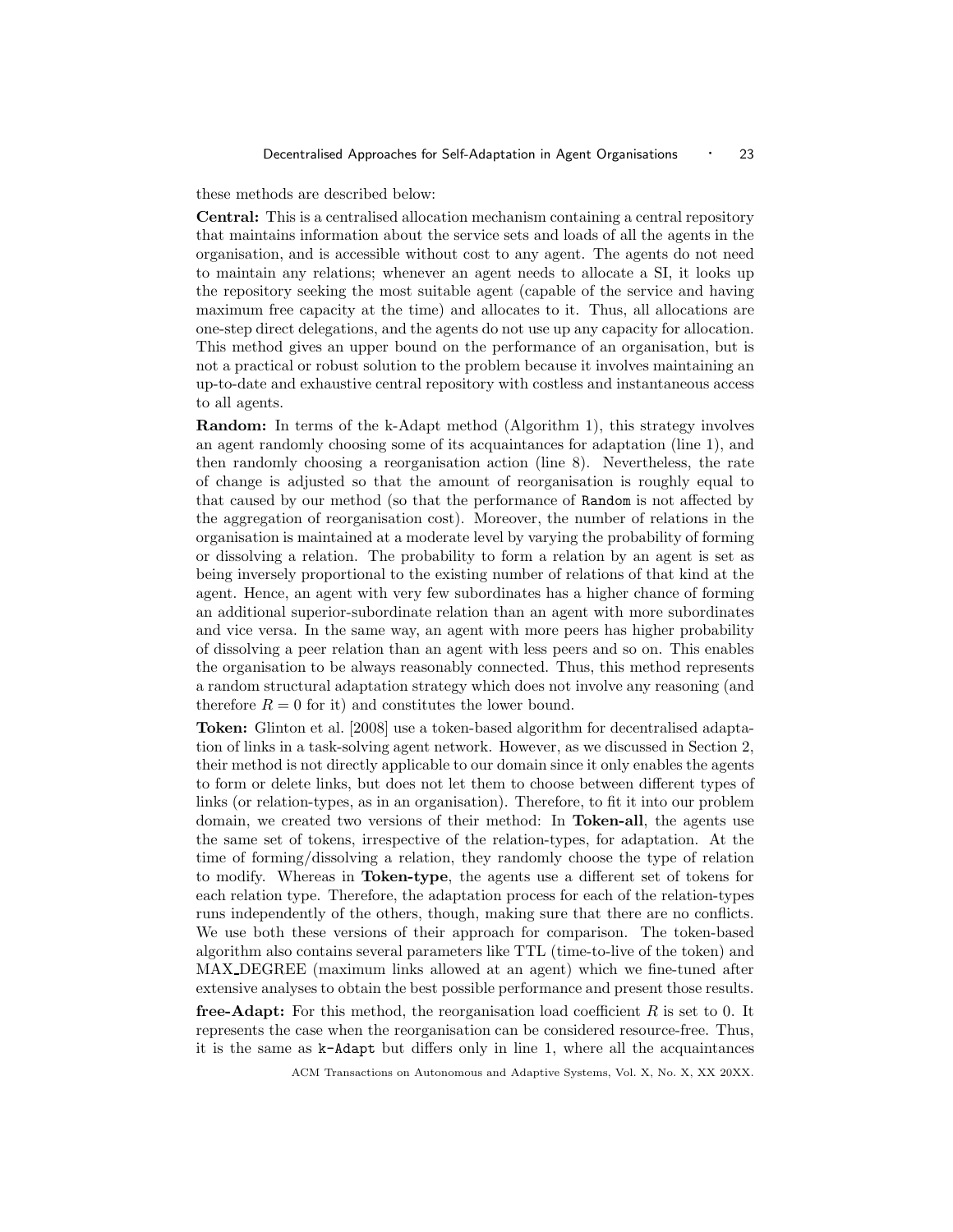are chosen for reorganisation instead of just k. This makes it a theoretical upper bound for the performance of k-Adapt.

all- $\bf{Adapt:}$  Same as free- $\bf{Adapt}$ , differing only in  $R$ , which is set to the same value as in k-Adapt and not 0. While the profit obtained by the organisation  $(prefit_{ORG})$ in Equation 4) represents the organisation's performance, there are two independent simulation variables that are of interest– (i) distribution of services across agents and (ii) similarity across tasks. Next we discuss them.

Distribution of services across agents: The degree of heterogeneity of the agents in the organisation depends on the distribution of services across them. This is a relevant parameter because the significance of the organisation structure is greater when the agents are heterogeneous. In such a case, an efficient structure will need to connect every agent with all those agents providing services relevant to it and alongside help in load distribution. In contrast, for homogeneous agents, load distribution is the only feature that can be influenced by the structure. We distributed the services among the agents using a parameter called service probability  $(SP)$ . That is, an agent  $a_x$  is allocated a service  $s_i$  with a probability  $SP$ . Thus, when SP is 0, every agent is capable of a unique service only (as every agent should offer at least one service and every service should be offered by at least one agent). When it is 1, every agent is capable of every service. Since, the services are allocated on the basis of a probability, there is always randomness in the way they are allocated to the agents.

In static organisations, the service sets of the agents are unchanging across a simulation run. Hence, in our experiments for static organisations, we vary SP from 0 to 0.5 only (since we verified that beyond 0.5, when the agents are quite homogeneous, the structures did not influence the performance significantly). However, in dynamic organisations, SP will be changing within a simulation run as the agents gain or lose services. Now, agents can gain or lose services gradually or suddenly. Moreover, they might initially lose services and then start gaining them and vice versa. To capture these various scenarios, we vary  $SP$  in the following ways in our experiments— (i)  $SP$  increases from 0 to 0.25 at a uniform rate and vice versa, (ii)  $SP$  increases at a uniform rate from 0 to 0.25 and then decreases back to 0 and vice versa (iii)  $SP$  changes suddenly from 0 to 0.25 midway through the simulation and the other way round. We implement this variation in SP by adding or removing (depending on the case) services from the service sets of the agents at time-steps randomly chosen from a uniform distribution (except in case (iii) where it is midway at  $t = 2000$ , so that the resultant service distribution conforms to the required value. When an agent loses a service, it is forced to reallocate the SIs in its queue requiring that service and waiting for execution to appropriate related agents as it can no longer perform those SIs itself.

Similarity between tasks: The other simulation parameter of importance is the kind of tasks entering the system. The tasks presented to the organisation over the period of a simulation run may be completely unrelated to each other or they may have some common SIs and dependency links. This is interesting because, when tasks are similar, the organisation structure should be able to adapt to the recurring task structures, thereby increasing the efficiency of the organisation. Moreover, the presence of similarities in the tasks is an existing phenomenon in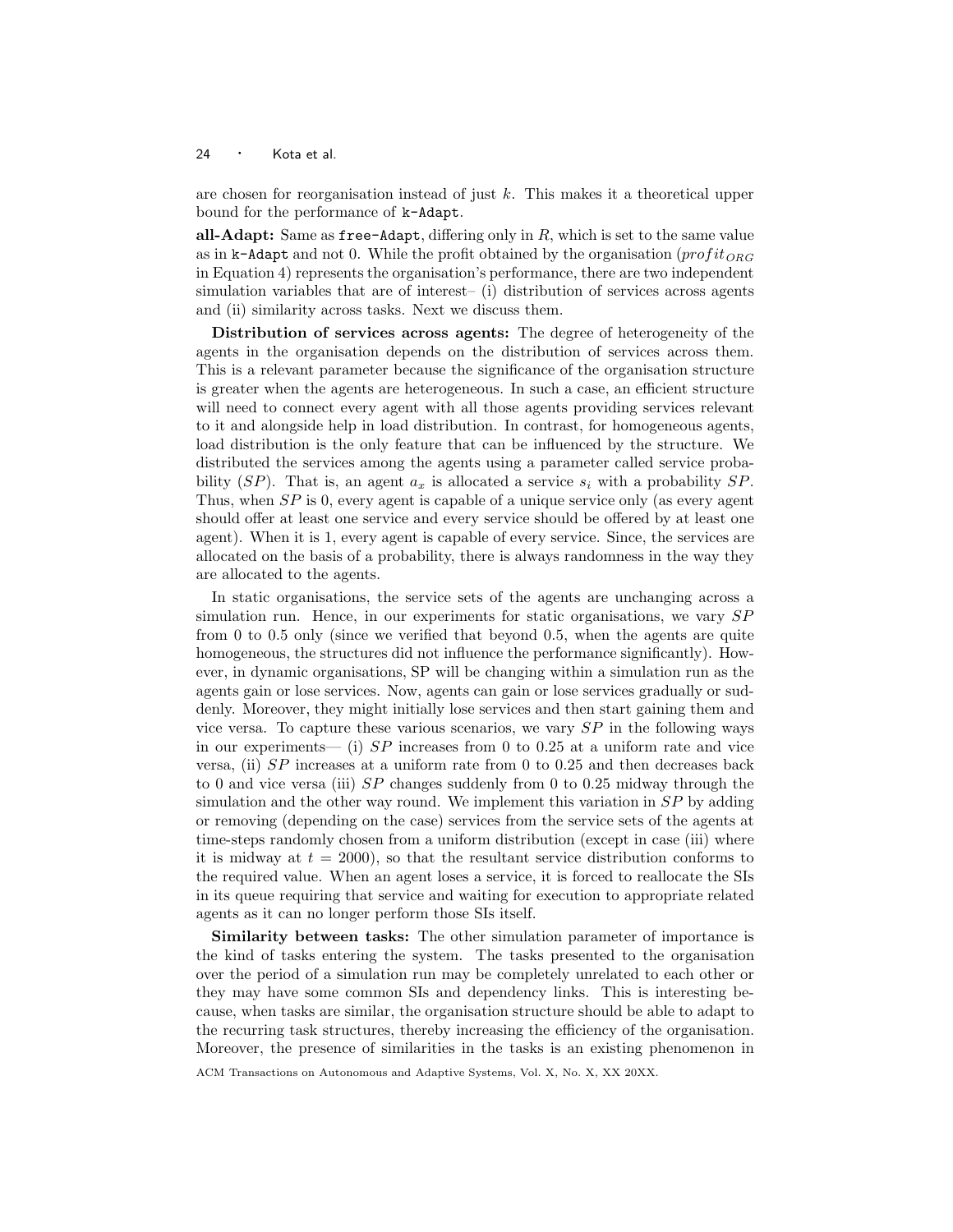the real world faced by computing systems. For our experiments, we determine the similarity between the tasks belonging to a simulation run on the basis of what we call patterns; stereotypical task components used to represent frequently occurring combinations of SIs and dependency links. Like tasks, patterns are also composed of SIs, but are generally smaller in size. Instead of creating tasks by randomly generating SIs and creating dependency links between them, tasks can be constituted by connecting some patterns by creating dependency links between the SIs belonging to the patterns. In this way, the dependencies between the SIs may follow some frequent orderings (resulting from the dependencies internal to a pattern occurring in several tasks) and some random dependencies (due to the dependencies created between the patterns). Thus, this method of generation enables us to control the similarity between the tasks using the number of patterns  $(NoP)$  as the parameter. In our experiments, we consider two scenarios: (i) completely dissimilar tasks  $(NoP = \infty)$  and (ii) highly similar tasks  $(NoP = 5)$ . In addition to these, the set of patterns being used within a simulation run can also be varied to represent changing characteristics of the task environment. Experiments based on this are detailed in Section 5.2.5 of Kota [2009].

All our experiments comprise 1000 simulation runs for every data point to achieve statistically significant results. All the results are shown with 95% confidence intervals (the errors bars are very close to the marking symbol in the graphs), obtained by multiplying the standard error by 1.96 (z-test). For every simulation, the set of agents and services is first generated and then the services are assigned to the agents on the basis of  $SP$ . Next, the set of tasks is generated using  $NoP$ . In our experiments, we use a maximum of 25 initial agents in the organisation. We have conducted other experiments with bigger numbers of agents (reaching up to 100) and found similar trends as shown here (some sample results can be found in Section A.3 of Kota [2009]). Also, static organisations face 1500 tasks over 2000 time-steps to constitute one simulation run, while dynamic organisations face 3000 tasks over 4000 time-steps for one simulation run. We provided more simulation time for dynamic organisations so that it is sufficient for the changes in the organisation (like changing service sets or task pattern sets) to take place. The tasks arrive at an uniform rate, and are assigned to randomly chosen agents in the organisation (those then have to initiate the allocation process for the respective tasks). We do not consider any hot-spots for arrival of tasks because those scenarios are captured by the settings containing similar tasks and heterogeneous agents as, in these settings, the particular agents providing those recurring services act as hot-spots since they end up being swamped with the SIs that make up the patterns.

Moreover, we set the total number of services  $(|S|)$  equal to the number of agents |A| (though the distribution will vary according to  $SP$ ). Furthermore, we set C at 0.25 and  $M$  at 0.5 (so that any allocation process will take up at least half a computational unit). Also, we set R at 0.25 and D at 1. The values of these coefficients are explicitly considered by our adaptation method as part of the utility calculations and, therefore, we did not find any interesting trends by varying them over time or over simulations. The maximum size of a pattern is limited to 8 so that, on average, three patterns are required to compose a task (which can have a maximum of 25 SIs). We observed broadly similar patterns with other parameter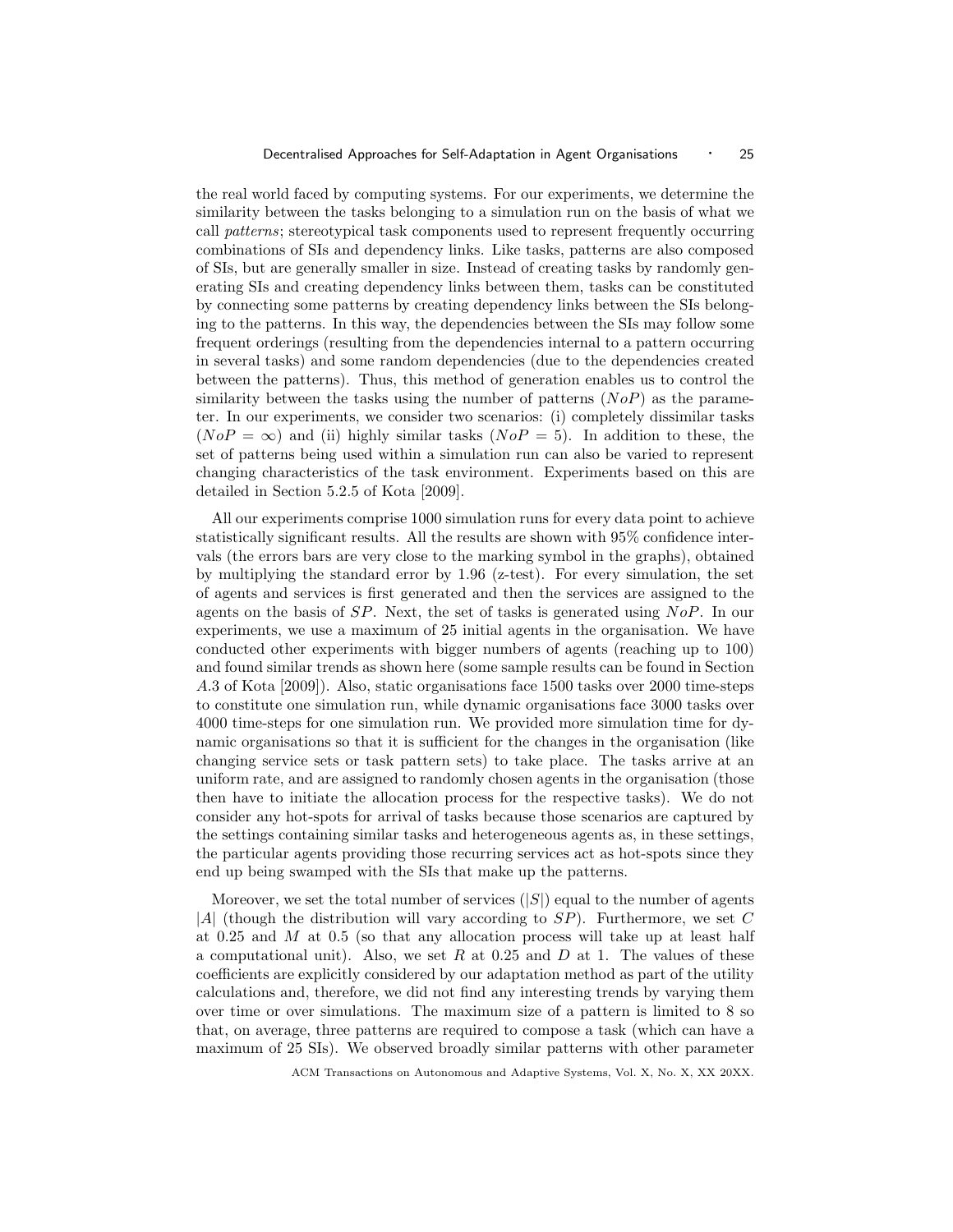settings.

Finally, the set of agents A, is kept constant for closed organisations, while for the open ones, a randomly chosen number of temporary agents are added, as described in Section 3. The results shown here are of experiments where the start-times and life-times are chosen from a uniform distribution. However, we also conducted experiments with a combination of distributions for start-times (uniform and normal) and life-times (normal and geometric) and found the resultant trends to be similar.

We present the results in terms of the percentage of the maximum profit that is obtained by the organisation (averaged over the 1000 simulation runs as described above). The maximum profit is given by the profit obtained by Central as it represents the theoretical upper bound. For static organisations, the results are presented as graphs plotting the profit obtained for the methods over an increasing SP along the x-axis (increasing the homogeneity of agents). However, for dynamic organisations, SP itself varies within a simulation run. Therefore, the results are presented in a table format for each of the scenarios depicting a particular kind of variance in SP. We also look at the characteristics of the structures being generated by the adaptation method. We present results measuring the connectivity between the agents in terms of the different relations and also the density of relations at the agents in terms of the degree of the relations at the agents. We also looked at other metrics but did not find any general trends.

#### 5.2 Results for Static Closed Organisations

Observing the results for static closed organisations, we find that in both the scenarios with dissimilar (Figure 4(a)) and similar tasks (Figure 4(b)),  $k$ -Adapt performs consistently better than Random, Token-all and Token-type. The difference in their performance narrows down (from the peak of 40% of profit to 10%) as the similarity of agents increases. This is because a smart method is correspondingly less useful when all the agents are homogeneous, as the significance of the structure itself diminishes. As the agents become homogeneous and everyone can provide most of the services, the task allocation problem reduces to a load distribution problem. In this case, random policies will perform well too because the incoming load (or tasks in our case) is also randomly distributed amongst the agents. Also, we see that k-Adapt and free-Adapt perform better when  $SP = 0$  than for slightly higher values of  $SP$  because, as  $SP$  increases and more agents are capable of a given service, Central continues performing perfect allocations (as it has up-to-date information about loads on all agents), while the agents in the organisations using our method have no way of knowing which relations have free capacities. However, the performance increases for higher values of SP because the average capacity available for any given service becomes larger as agents are capable of more services, thus leading to better task completion times. This is also the reason why Random, Token-all and Token-type improve with increasing  $SP$ . It is also noticeable that Token-type improves at a faster rate than Token-all. This supports our contention that when different types of relations (or links) are possible between the agents, considering them distinctly during adaptation provides a better performance. We also conducted experiments by varying R from 0 to 0.9 (see Figure  $4(c)$ ) and found that the fall in the performance of k-Adapt is gradual and minimal, while it is drastic in  $all$ -Adapt. In fact, for higher values of  $R$ , the profit of  $all$ -Adapt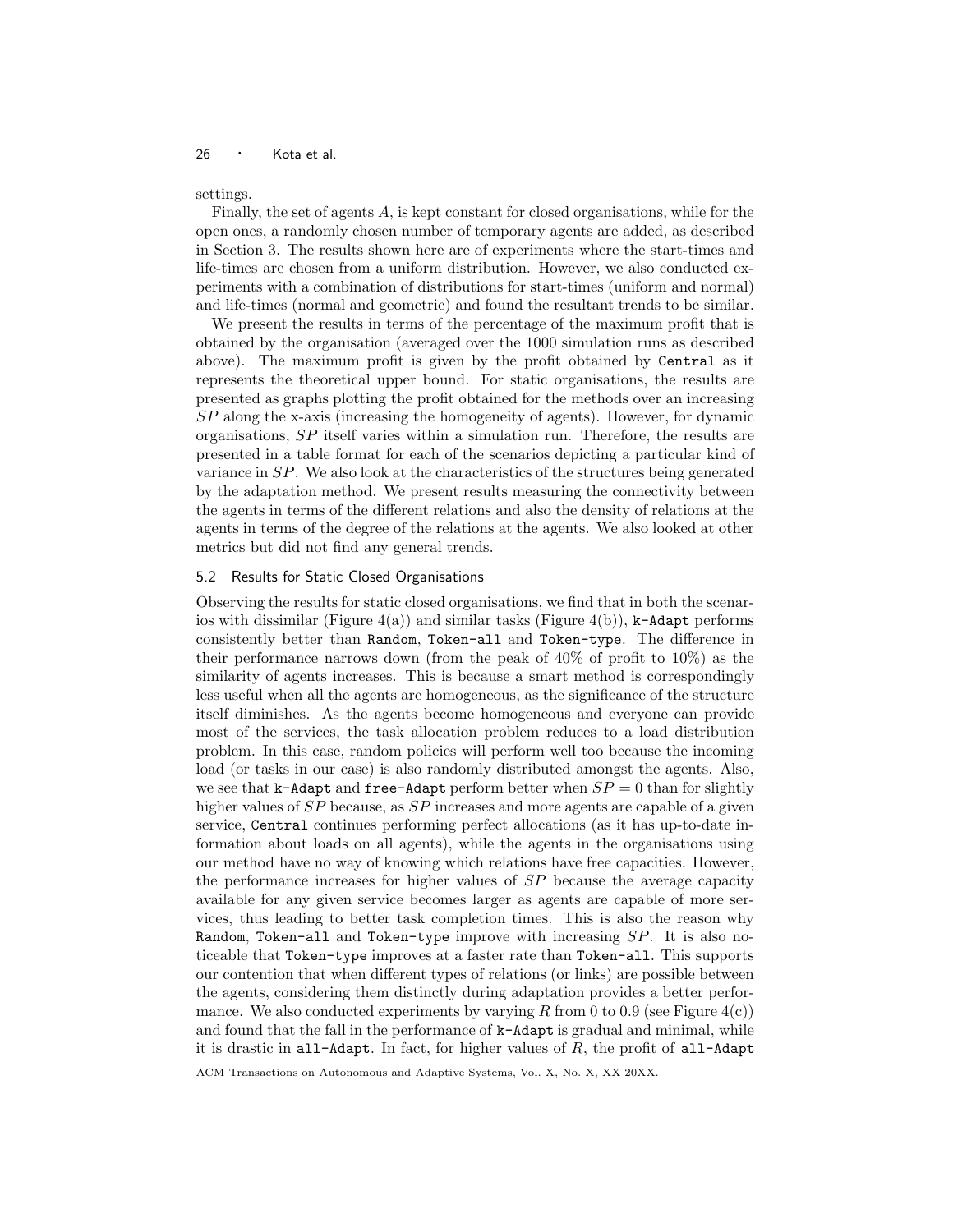

Fig. 4. Static Closed Organisations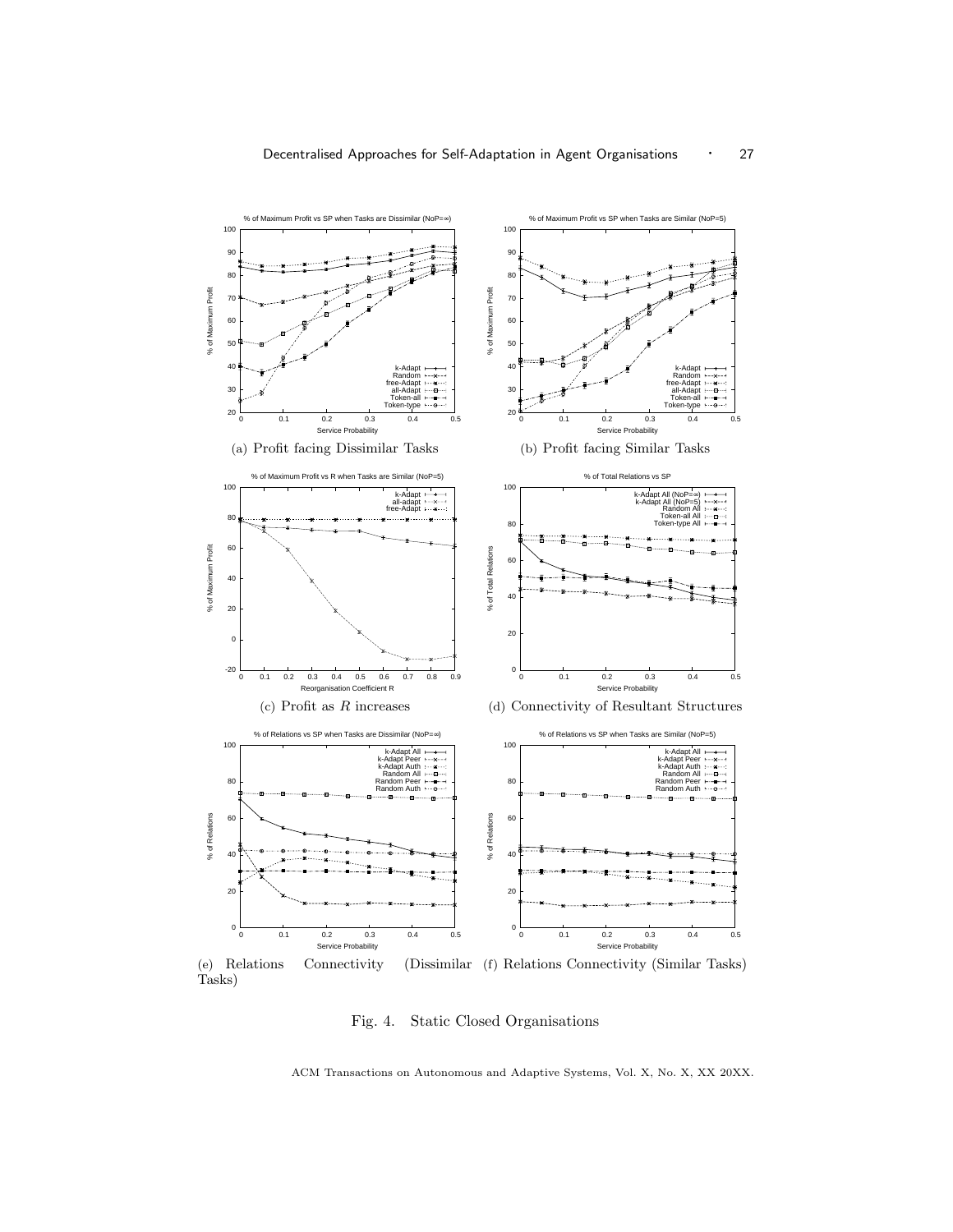

Fig. 5. Distribution of Agents across Relation Density

goes below 0, meaning the cost is more than the reward obtained. This shows that meta-reasoning is a crucial aspect in an adaptation process and cannot be ignored. Moreover, we see that the performance of  $k$ -Adapt is always close to that of free-Adapt, thus confirming the efficacy of our meta-reasoning approach. We conducted another set of experiments to observe the resultant structures generated by our method and some of the comparison methods. In particular, Figure 4(d) shows the average connectivity of the structures, produced by the various methods, at the end of simulation. The connectivity is measured as a percentage of the relations present in the organisation to the total number of relations possible (100%  $=$  total possible relations  $= |A| \cdot (|A|-1)/2$ . We find that average connectivity for Random and the Token methods remains the same at different values of  $SP$ . In fact, it does not vary significantly between similar and dissimilar tasks either (we have shown the average here). These trends are expected because all three of them do not take into account either  $SP$  or task similarity for changing relations. In contrast, we see the connectivity of k-Adapt decreases significantly as SP increases, in the case of dissimilar tasks. This shows that, with increasing  $SP$ , k-Adapt realises that a lesser number of relations are required at an agent. As agents are able to provide more services on average, lower number of relations will be sufficient for an agent to allocate SIs, of all the required service-types, efficiently. Such a drastic reduction doesn't happen in the case of similar tasks because only a few services are demanded most of the time, and k-Adapt enables the agents to form relations with only those agents that are providing these frequently occurring services. The distribution of agents providing these specific in-demand services doesn't increase as rapidly with increasing SP as in the dissimilar case where all services are required almost uniformly. The breakup of the connectivity in terms of the different types of relations is shown in Figures  $4(e)$  and  $4(f)$ . For dissimilar tasks, we see that while the total number of relations decrease with increasing SP, the number of authority (superior-subordinate) relations first increases before decreasing again. This happens because when  $SP$  is low, but not 0, some agents provide more services than others. Therefore, these agents are required more often than others for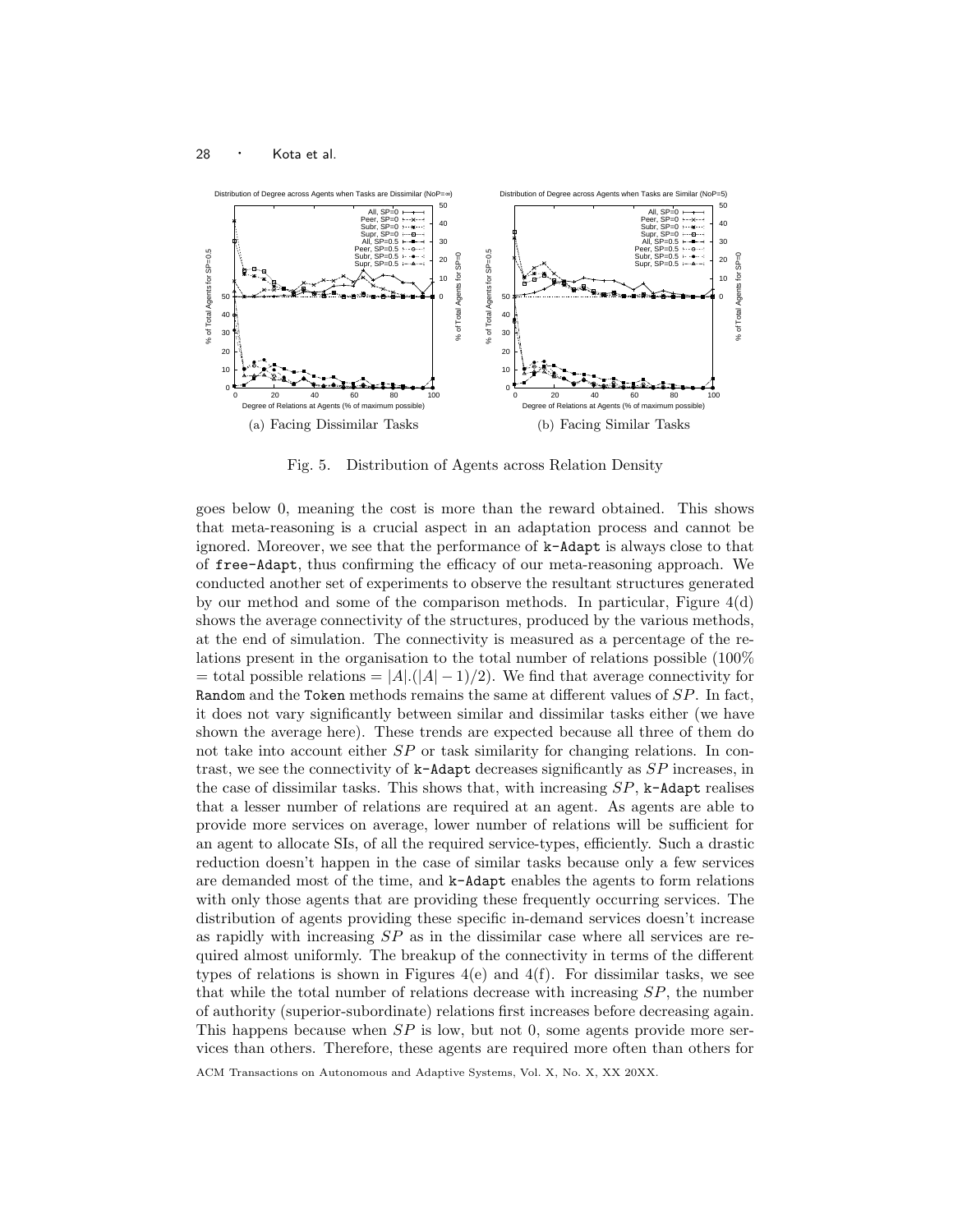SI delegation, leading to them being sought as subordinates by the others (instead of being peers). This leads to an increase in authority relations. Hence, there is also a matching reduction in number of peer relations. However, with a further increase in SP, most agents are able to provide most of the services, thereby reducing the need for any relations at all. This doesn't occur in the case of similar tasks for the same reasons as detailed earlier.

Continuing the analysis of the resultant structures, Figures 5(a) and 5(b) gives us a glimpse into the distribution of the relations within the agents. Specifically, the x-axis represents the  $\%$  of degree at the agent (100 $\%$  = the agent is connected to all other agents in the organisation), while the y-axis denotes the frequency distribution in terms of the % of agents in the organisation. The most important observation is that our adaptation method ensures that the relations are not concentrated at any particular agents— that is, no hubs, as per in scale-free networks, are formed. It is also interesting to note that in dissimilar tasks, when  $SP = 0$ , most of the agents are linked directly with 60-80% of the other agents, while when  $SP = 0.5$  most agents link with only 15-40% of the other agents (the 'All' curves in the graphs). This difference doesn't exist for similar tasks because agents learn to form links with only the agents providing the frequently occurring services (as also described earlier). It is also evident that most of the agents have very few superior-subordinate relations  $(0 - 25\%)$  in all cases, thus showing the method enables the agents to form only those relations that are necessary, thereby leading to better efficiency in allocation.

#### 5.3 Results for Static Open Organisations

In the case of static open organisations, we find that wolf-k-Adapt performs considerably better than Random, Token-all and Token-type when tasks are both dissimilar (Figure 6(a)) and similar (Figure 6(b)). More importantly,  $k-\text{Adapt}$ , which does not make use of exploration based on the WoLF principle, degrades rapidly as the similarity between agents increases. This shows that the contextbased exploration is very useful for assimilating new agents into the organisation and maintaining the performance.

Furthermore, Figure  $6(c)$  gives us an insight into what is happening to the organisation when the agents are added and removed. For this experiment, we fixed the start-time at 500 and life-time at 1000 for the temporary agents. The graph shows the sum of the computations of all pending SIs in the organisation (left y-axis) across the time duration of the simulation, and shows the corresponding reorganisation rate in terms of the number of relations changed in a time-step (right y-axis). For these experiments, we fixed  $SP = 0.20$  and  $NoP = 0$ . We observe a gradual fall in the load starting at time=500 corresponding to when temporary agents are added. Also at time=1500, there is a quick drop and immediate increase because, when the temporary agents leave, the SIs pending at them are reassigned to the permanent agents. This reassignment requires at least a time-step after which only they are visible as pending load again. Also, the rate of growth of pending load is higher once the agents leave (as seen by the higher gradient). Looking at the reorganisation rate, we find that it is high in the beginning and then settles down to an almost uniform rate. Later, there is a sudden jump in the rate when the agents are added and this gradually falls back to the earlier value at around time=700. This shows that our adaptation process is able to reach its earlier stable state in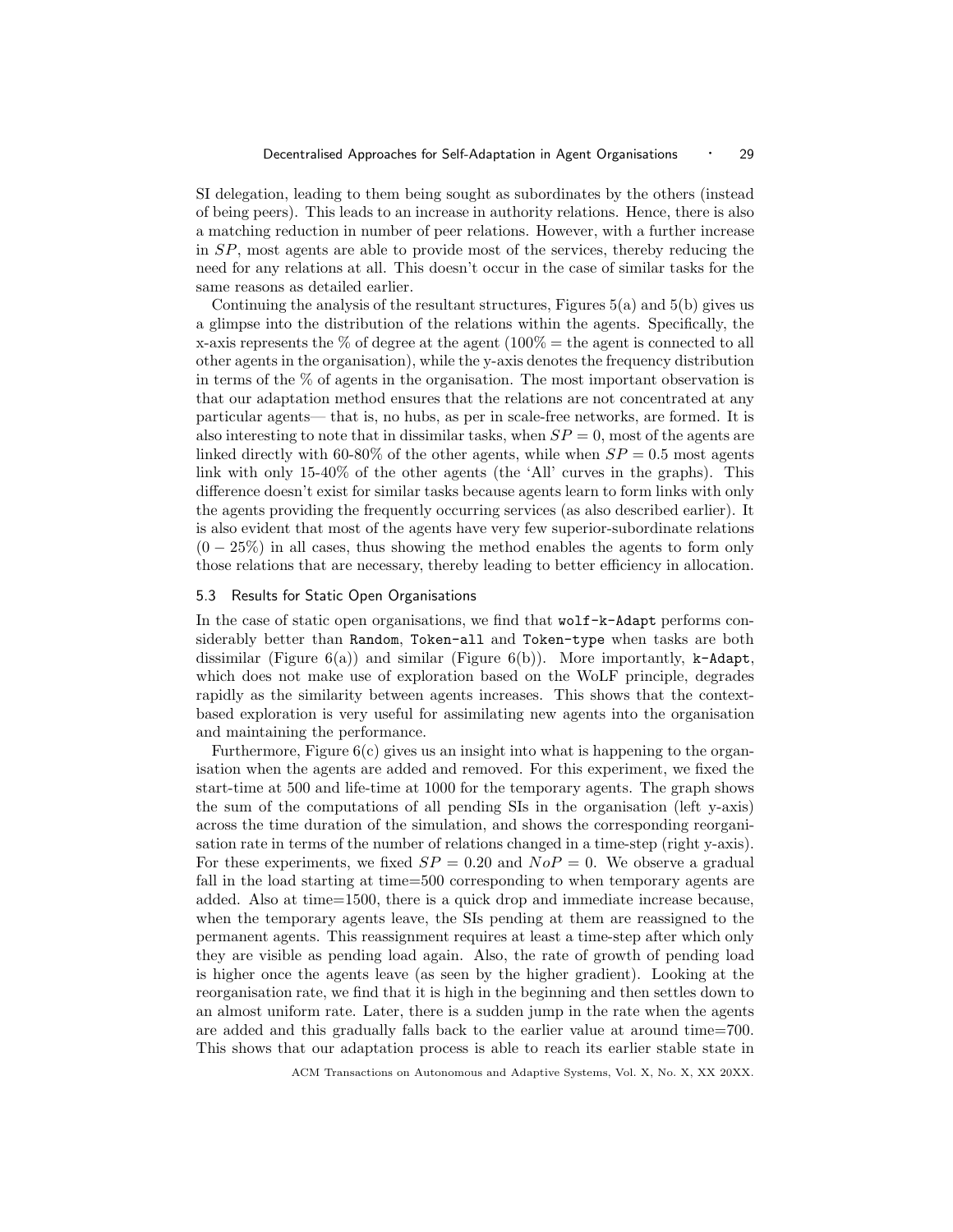



Fig. 6. Static Open Organisations

reasonable time. As expected, we also find another blip in the rate when the agents are removed. This time, it settles much more quickly as the permanent agents are able to easily reform the older structure that existed prior to the addition of the temporary agents.

# 5.4 Results for Dynamic Closed Organisations

We see that for dynamic closed organisations,  $\text{vol}f$ -decay-Adapt consistently performs significantly better than the other methods in both the scenarios with dissimilar (Table II) and similar (Table III) tasks. It is notable that for dissimilar tasks, wolf-decay-Adapt is able to reach 90% of the maximum profit which is 5- 10% better than wolf-k-Adapt and 15% better than Random, while being around 35-40% better than the Token methods. In this context, we also observe that the performance of wolf-k-Adapt when the service probability SP (introduced in Section 5.1) is reduced is worse than when  $SP$  is increased. This is because in organisations using wolf-k-Adapt, the agents form relations on the basis of all of their past allocations. However, when the agents start losing services, some of those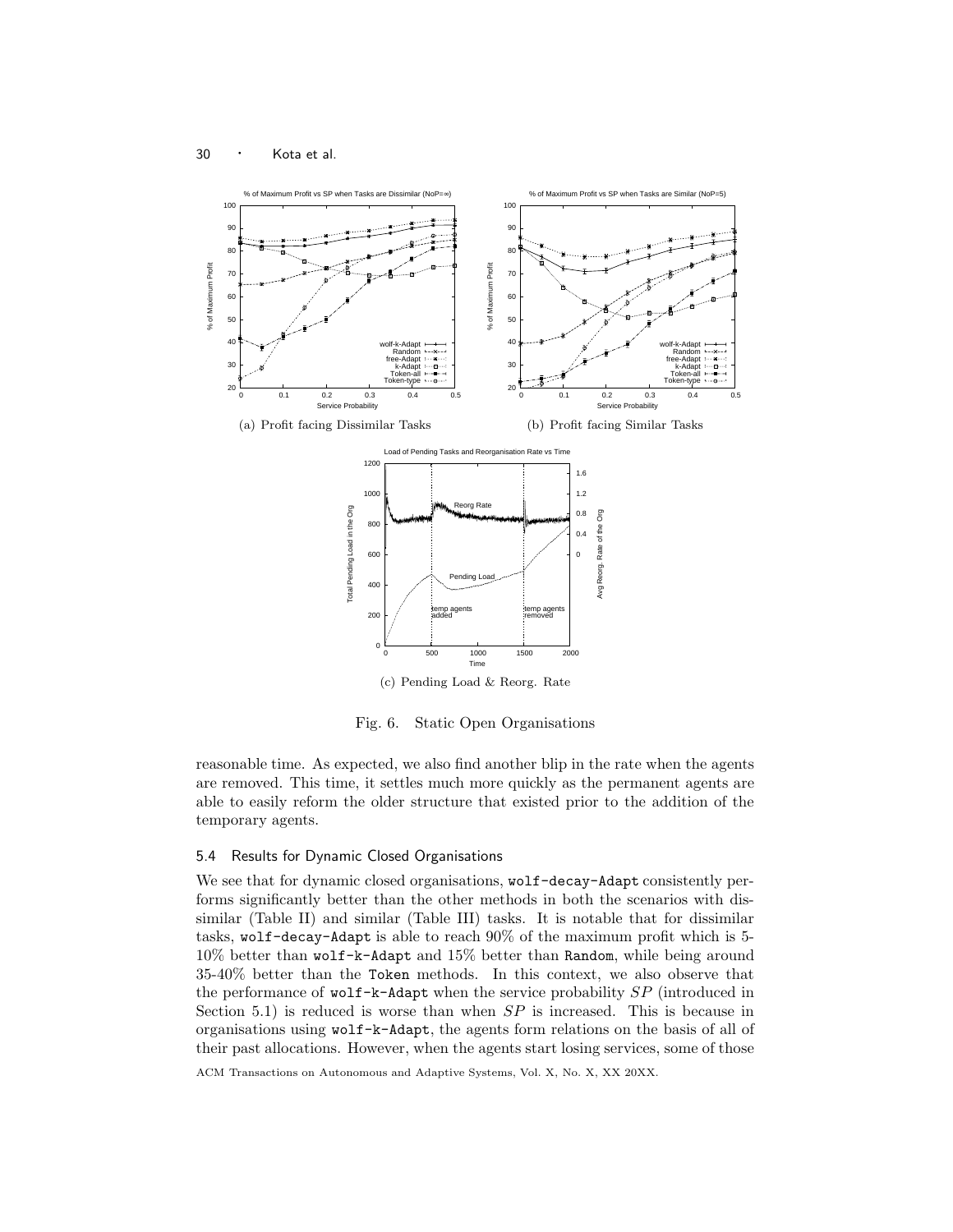| SP variance                                                            | wolf-decay-  | wolf-k-      | Random       | Token-all    | Token-type   |
|------------------------------------------------------------------------|--------------|--------------|--------------|--------------|--------------|
|                                                                        | Adapt        | Adapt        |              |              |              |
| $0 \rightarrow 0.25$ (gradually)                                       | 93.55%       | 88.65%       | 76.23%       | 46.38%       | 58.60%       |
|                                                                        | $(\pm 0.30)$ | $\pm 0.35$   | $(\pm 0.46)$ | $(\pm 1.33)$ | $(\pm 0.95)$ |
| $0.25 \rightarrow 0$ (gradually)                                       | 88.26%       | 77.93%       | 72.42\%      | 42.19%       | 50.24\%      |
|                                                                        | $(\pm 0.40)$ | $(\pm 0.45)$ | $(\pm 0.56)$ | $(\pm 1.36)$ | $(\pm 0.90)$ |
| 0.25<br>$\Omega$<br>$\Omega$<br>$\longrightarrow$<br>$\longrightarrow$ | 92.13%       | 86.52%       | 74.85%       | 44.89%       | 54.71%       |
| (gradually)                                                            | $(\pm 0.33)$ | $\pm 0.37$   | $(\pm 0.49)$ | $(\pm 1.33)$ | $(\pm 0.95)$ |
| $0.25 \rightarrow 0$<br>0.25<br>$\longrightarrow$                      | 90.43\%      | 80.96%       | 74.68%       | 45.43%       | 57.73%       |
| (gradually)                                                            | $(\pm 0.33)$ | $(\pm 0.39)$ | $(\pm 0.49)$ | $(\pm 1.36)$ | $(\pm 0.92)$ |
| $0 \rightarrow 0.25$ (suddenly at                                      | 91.85%       | 87.34%       | 74.27%       | 44.15%       | 48.72\%      |
| $t = 2000$                                                             | $(\pm 0.32)$ | $\pm 0.37$   | $(\pm 0.48)$ | $(\pm 1.37)$ | $(\pm 1.02)$ |
| $0.25 \rightarrow 0$ (suddenly at                                      | 90.72%       | 80.44\%      | 74.80%       | 51.67%       | 53.58%       |
| $t = 2000$                                                             | $(\pm 0.32)$ | $(\pm 0.40)$ | $(\pm 0.49)$ | $(\pm 1.17)$ | $(\pm 0.78)$ |

Table II. Profit for Dynamic Closed Organisations with Dissimilar Tasks

Table III. Profit for Dynamic Closed Organisations with Similar Tasks

| SP variance                                       | wolf-decay-  | wolf-k-      | Random       | Token-all    | Token-type              |
|---------------------------------------------------|--------------|--------------|--------------|--------------|-------------------------|
|                                                   | Adapt        | Adapt        |              |              |                         |
| $0 \rightarrow 0.25$ (gradually)                  | 74.78%       | 69.99%       | 55.72%       | 28.65%       | 40.40\%                 |
|                                                   | $(\pm 1.01)$ | $(\pm 1.07)$ | $(\pm 1.09)$ | $\pm 1.42$   | $(\pm 1.21)$            |
| $0.25 \rightarrow 0$ (gradually)                  | 78.80%       | 67.73%       | 46.99%       | 22.67%       | 31.84\%                 |
|                                                   | $(\pm 1.01)$ | $(\pm 1.04)$ | $(\pm 0.99)$ | $(\pm 1.29)$ | $(\pm 0.99)$            |
| 0.25<br>$\Omega$<br>$\Omega$<br>$\longrightarrow$ | 76.52%       | 70.81\%      | 53.71\%      | 29.09%       | 38.45%                  |
| (gradually)                                       | $(\pm 1.04)$ | $(\pm 1.05)$ | $(\pm 1.03)$ | $(\pm 1.34)$ | $(\pm 1.14)$            |
| 0.25<br>$0.25 \rightarrow 0$<br>$\rightarrow$     | 76.27%       | 66.36\%      | 50.64\%      | 26.87%       | 35.12\%                 |
| $(\text{gradually})$                              | $(\pm 0.99)$ | $(\pm 1.03)$ | $(\pm 1.05)$ | $(\pm 1.36)$ | $(\pm 1.08)$            |
| $0 \rightarrow 0.25$ (suddenly at                 | 76.32\%      | 71.38%       | 51.31\%      | 22.73%       | 27.91%                  |
| $t = 2000$                                        | $(\pm 1.02)$ | $(\pm 1.02)$ | $(\pm 1.08)$ | $(\pm 1.39)$ | $(\pm 1.17)$            |
| $0.25 \rightarrow 0$ (suddenly at                 | 82.11\%      | 71.15%       | 50.15%       | 32.76%       | 35.53%                  |
| $t = 2000$                                        | $(\pm 0.97)$ | $\pm 0.98$   | $(\pm 0.96)$ | $\pm 1.19$   | $\left(\pm 0.90\right)$ |

allocations are no longer possible. However the agents continue to maintain the relations due to the burden of the long history, thereby reducing their efficiency. This is not the case with increasing  $SP$  where agents gain services because, allocations that happened in the past will still be possible. Of course, newer kinds of allocations will also be possible which wolf-decay-Adapt is capable of identifying much more quickly than wolf-k-Adapt by giving more weight to recent interactions.

In these set of results and also in all of the following, we find that the performance of all the methods is better for dissimilar tasks than similar ones. This is because, for similar tasks, the load is high on the particular agents providing those more frequent services and this load cannot be distributed as equitably by the agents with their local views as the Central method can with its global view. In a similar vein, we also notice that the gap in the performance between the 'adapt' methods and Random or 'Token' methods is much more for similar than dissimilar tasks. This reinforces our assertion that our adaptation approach is able to identify the patterns across tasks (when they occur) and adapt the structure according to them in an emergent fashion (since the agents are only adapting locally). Another interesting phenomenon to observe is that varying SP gradually over the simulation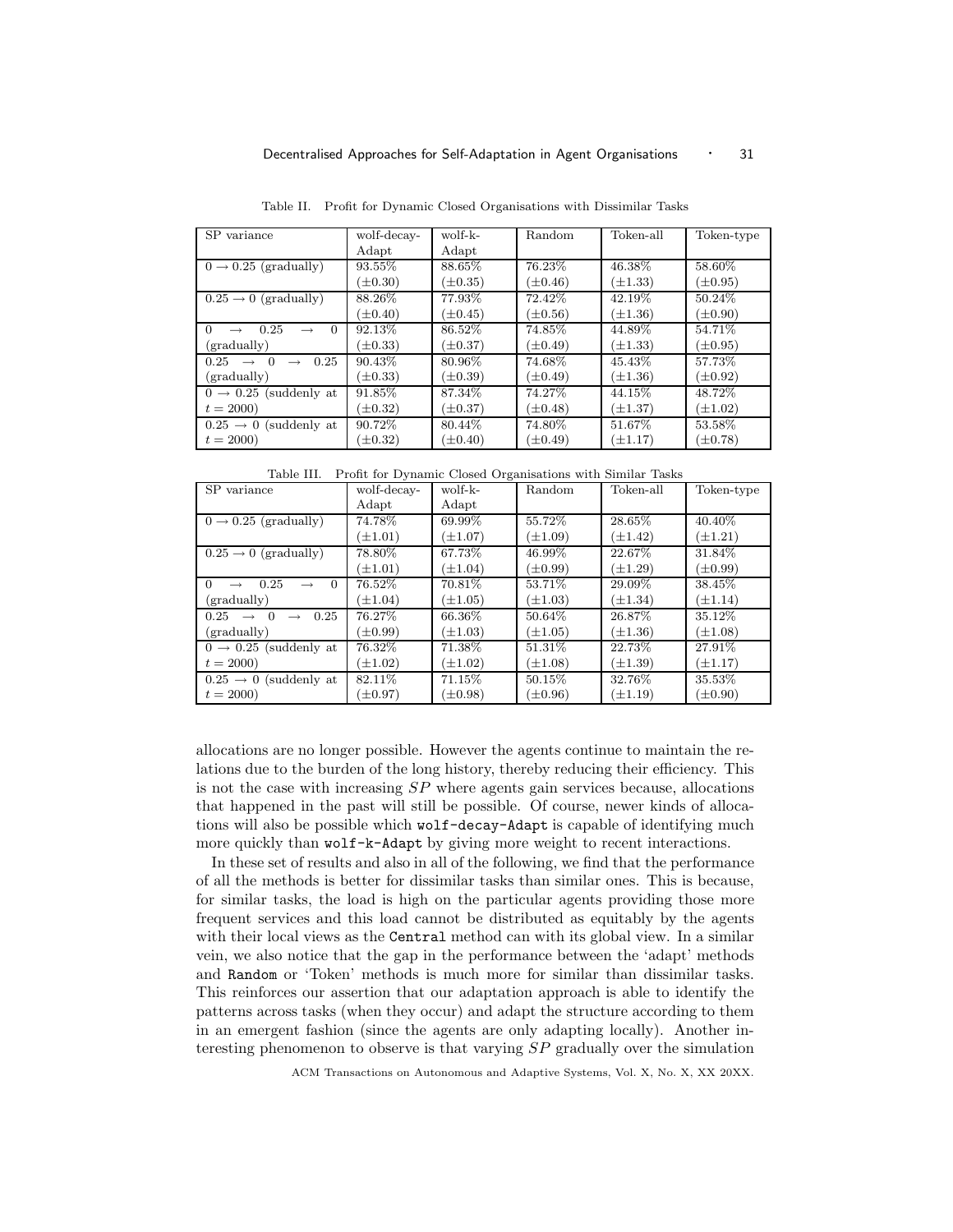| SP variance      | $0 \rightarrow 0.25$ (gradually) | $0.25 \rightarrow 0$ (gradually) |
|------------------|----------------------------------|----------------------------------|
| wolf-decay-Adapt | $92.85\%(\pm0.33)$               | $87.71\%(\pm 0.42)$              |
| wolf-k-Adapt     | $87.90\%(\pm 0.38)$              | $77.04\%(\pm0.48)$               |
| $decay-Adapt$    | $79.05\%(\pm0.36)$               | $78.87\%(\pm 0.44)$              |
| Random           | $72.63\%(\pm0.51)$               | 68.95% $(\pm 0.61)$              |
| Token-all        | $26.00\%(\pm1.48)$               | $20.23\%(\pm 1.43)$              |
| Token-type       | $59.68\%(\pm0.91)$               | $43.53\%(\pm0.81)$               |

Table IV. Profit for Dynamic Open Organisations with Dissimilar Tasks

Table V. Profit for Dynamic Open Organisations with Similar Tasks

| SP variance      | $0 \rightarrow 0.25$ (gradually) | $0.25 \rightarrow 0$ (gradually) |
|------------------|----------------------------------|----------------------------------|
| wolf-decay-Adapt | $75.41\%(\pm1.08)$               | $78.84\%(\pm1.02)$               |
| wolf-k-Adapt     | $70.85\%(\pm1.10)$               | $67.77\%(\pm1.05)$               |
| $decay-Adapt$    | $61.30\%(\pm0.80)$               | $65.60\%(\pm0.99)$               |
| Random           | $50.00\%(\pm1.09)$               | $40.98\%(\pm0.99)$               |
| Token-all        | $17.68\%(\pm1.45)$               | $13.62\%(\pm1.30)$               |
| Token-type       | $37.98\%(\pm1.22)$               | $26.52\%(\pm 0.88)$              |

or suddenly in the middle of the simulation does not affect the performance of any of the methods significantly. We believe this is because the effects of agents gaining/losing services slowly over the total time period averages out to result in the same kind of performance when agents are gaining/losing all of the services only at the middle of the time period.

# 5.5 Results for Dynamic Open Organisations

For dynamic open organisations, we observe that wolf-decay-Adapt significantly outperforms the other methods in all cases for both dissimilar (Table IV) and similar (Table V) tasks. In more detail, wolf-decay-Adapt is better than wolf-k-Adapt by 5 to 10% depending on whether  $SP$  is increasing or decreasing. This variance in the performance of wolf-k-Adapt can be explained in the same way as in dynamic closed organisations (Table II) discussed above. wolf-decay-Adapt is consistently 10-14% better than decay-Adapt and and 20-35% better than Random. This shows that both the extensions (detailed in Sections 4.2 and 4.3) are critical for a good performance in these organisations with agents moving in and out and changing properties. It can also be observed that both Token-all and Token-type perform much worse than in earlier cases, thus showing that they are not able to handle the increased changes to the system resulting from both the openness and the dynamism.

In summary, we find that, on average, our adaptation method performs at 80% of the omniscient centralised allocation method. Furthermore, on average, it is 20% better than a random reorganisation approach (reaching up to a maximum of 45%). More importantly, it is 40% better on average than the Token based methods (reaching a maximum of 60%). The results for open and dynamic organisations show that the respective enhancements, context-based exploration inspired by the WoLF principle and decaying weights, are crucial for maintaining the performance. We see that, on average, the performance of the method with the respective enhancement is 8% better than without it.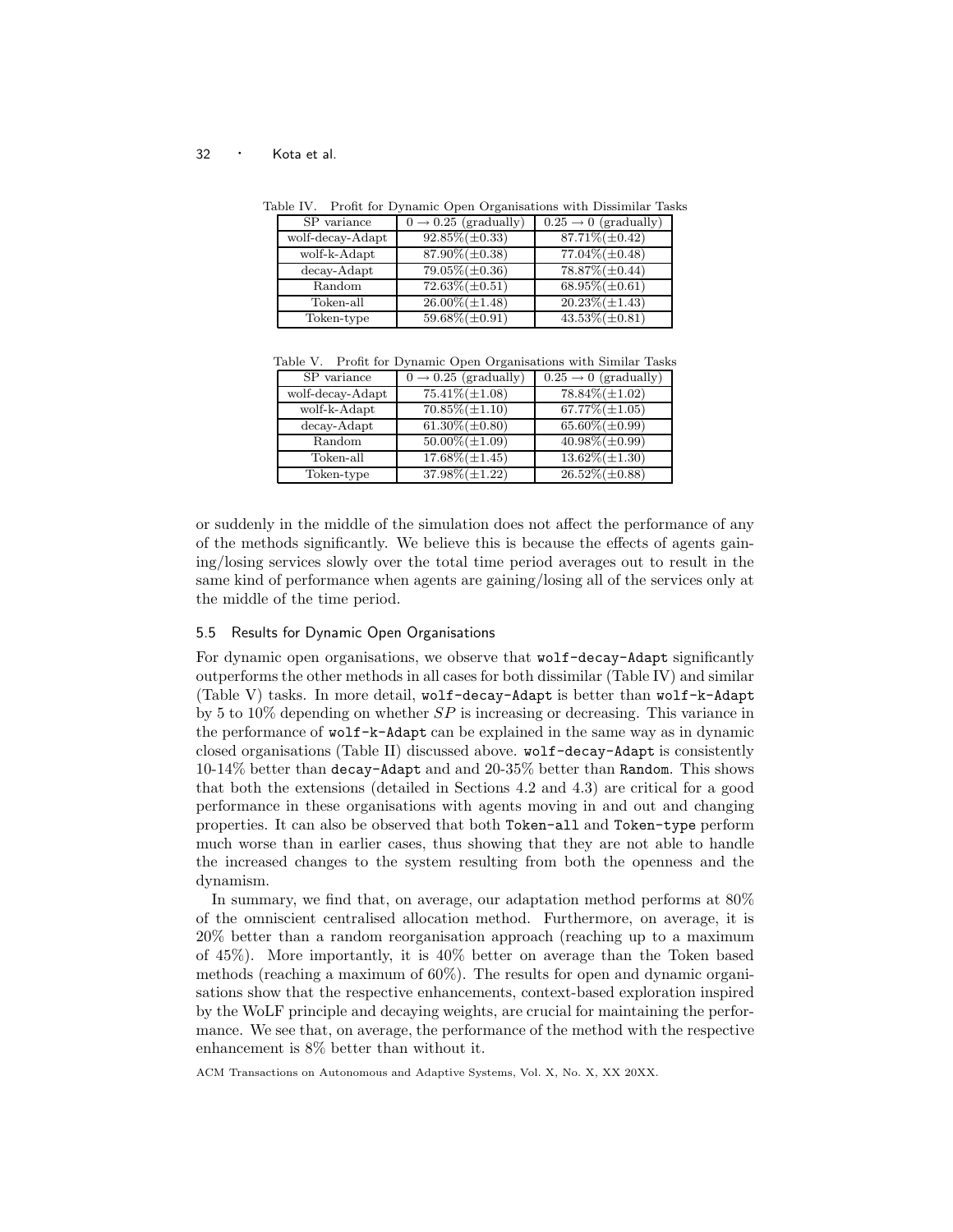#### 6. CONCLUSIONS

This paper addresses the problem of developing decentralised structural adaptation methods for problem solving agent organisations based on the paradigm of self organisation. More specifically, using a simple organisation model as a framework, we presented a structural adaptation method that can be applied individually and locally by all the agents in order to improve the organisation's performance. In agent organisations, the structure is defined by the relations between the agents and a particular relation existing between two agents affects both the involved agents. Therefore, using our method, a pair of agents jointly estimate the utility of changing their inter-relation and take the appropriate action accordingly. Moreover, our method also enables an agent to meta-reason about when and with whom to initiate this adaptation deliberation. Additionally, we extend our method so that it performs well even in open organisations which have agents moving in and out of the system. The extension enables poorly performing agents to actively seek out suitable relations among the new agents entering the system and then delegate some of their excess load to them. We also modified our method to tackle dynamic organisations wherein the properties of the agents might be changing with time. For such dynamic scenarios, the weights associated with the past interactions of the agents (during utility calculations) decay with time. Therefore, more recent interactions contribute more to the utility than older ones, thus helping the agents keep up with the changes to the agent properties.

We experimentally evaluated our approach by varying interesting parameters like heterogeneity of agents and similarity of tasks, and the openness and dynamism of the organisations. We found that our method performs at 80% (average) of a centralised omniscient method while the current decentralised agent-network adaptation methods only manage to reach 40% (average). Both the enhancements to our basic method, context-based exploration and decaying weights, are found useful for maintaining the good performance in the face of open and dynamic organisations.

It is evident that our adaptation method works purely by redirecting agent interactions, thereby, changing the organisation structure. A key advantage of this approach is that it does not entail any modifications to the agents themselves or their internal characteristics. Therefore, it is applicable even in situations where the internal properties of the agents (like computation capacity or services provided) in the organisations cannot be altered by the adaptation method. Moreover, the method inherently takes into account the cost of adaptation and the cost of reasoning about adaptation in addition to the achievable improvement to the organisation through adaptation. This makes it suitable for any kind of environment as long as the constants of the environment are known. Since the adaptation method is purely agent-based, decentralised and continuous over time, it satisfies the principles of self-organisation discussed in Section 1. Also, having been developed on an abstract organisation platform, the method is generic and applicable to cooperative multi-agent systems requiring sustained inter-agent interactions for achieving task objectives in a resource-constrained environment. It is useful if these interactions are resource-intensive and are regulated by some kind of an organisation structure.

The above mentioned characteristics mean that our adaptation method can be used by the individual components of a distributed computing system to manage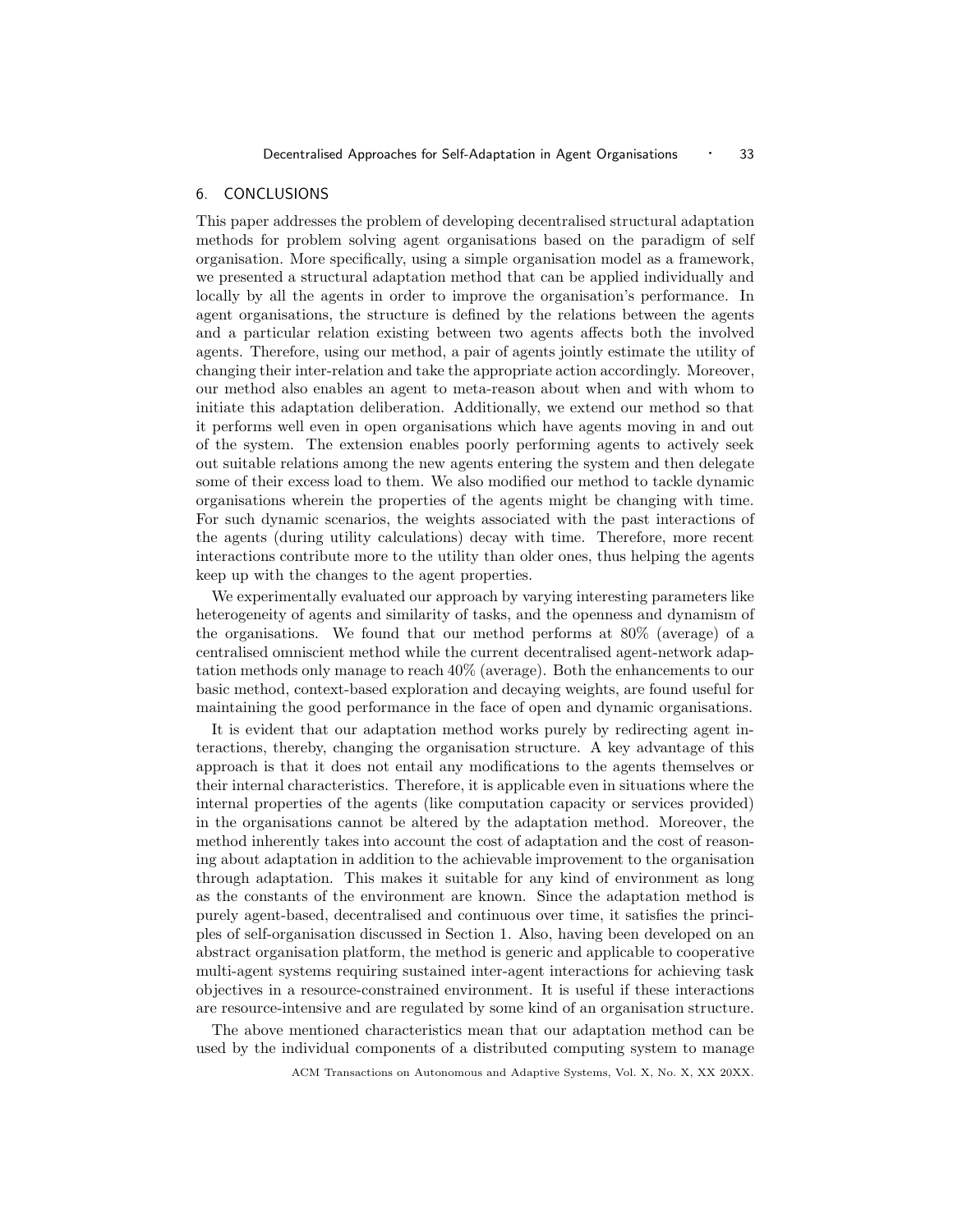themselves as it will enable them to continuously adapt their interactions with the other components in the system in a local and robust fashion. Hence, the work documented in this paper demonstrates a simple and robust, decentralised approach for continuous self-adaptation of problem solving agent organisations, thereby providing an important component for the development of autonomic systems.

Though our organisation model was sufficient to serve as a platform for developing the adaptation method, it also provides some avenues for future work. For example, currently the performance is measured by cost and task completion times and does not take into account aspects like quality of service and does not limit other resources like memory and network bandwidth. Extending the model to incorporate these features might throw up more challenges to the adaptation method, like optimising against different types of constraints concurrently or improving from among the different set of performance measures available.

In a similar vein, our adaptation method makes no assumptions about knowing anything about the dynamism of the system. It functions solely on the history of interactions and does not make use of any information (if available) about the kind of tasks that might be coming in the future or the kind of changes expected in the organisation's agents. We plan to extend our method such that the agents can adapt proactively when such information is available to them. For example, if they are provided with a probability distribution of the kind of task patterns expected to be seen in the future, it can be taken into account during adaptation so that the organisation structure is better prepared to handle these tasks.

By focusing on an abstract model, we have managed to develop a generic adaptation method and tested it empirically in a similarly generic fashion. Nevertheless, the applicability of the adaptation methods also needs to be tested in real-life scenarios. Though autonomic systems are not prevalent as yet, there exist grid systems that perform extensive work-flow based tasks like large-scale complex scientific calculations or supply-chain and procurement processes for large businesses. The adaptation method could be incorporated in any such suitable distributed computing system and verified whether it helps in improving the performance. Doing this will not only reaffirm the results presented here, but also possibly uncover newer challenges that might crop up during the deployment in the real-life systems.

# REFERENCES

- Abdallah, S. and Lesser, V. 2007. Multiagent Reinforcement Learning and Self-Organization in a Network of Agents. In *Proceedings of the 6th International Joint Conference on Autonomous Agents and Multi-Agent Systems (Aamas '07)*. IFAAMAS, Honolulu, 172–179.
- Alexander, G., Raja, A., Durfee, E. H., and Musliner, D. J. 2007. Design paradigms for meta-control in multi-agent systems. In *Proceedings of the Workshop on Metareasoning in Agent-based Systems at AAMAS 2007*. Honolulu, USA, 92–103.
- BERNON, C., CHEVRIER, V., HILAIRE, V., AND MARROW, P. 2006. Applications of self-organising multi-agents systems: An initial framework of comparison . *Informatica 30,* 1, 73–82.
- Biskupski, B., Dowling, J., and Sacha, J. 2007. Properties and mechanisms of self-organizing manet and p2p systems. *ACM Transactions on Autonomous and Adaptive Systems 2,* 1, 1.
- BONGAERTS, L. 1998. Integration of scheduling and control in holonic manufacturing systems. Ph.D. thesis, PMA/K.U. Leuven.
- Bou, E., Lopez-Sanchez, M., and Rodriguez-Aguilar, J. A. 2006. Self-configuration in autonomic electronic institutions. In *Coordination, Organization, Institutions and Norms in Agent Systems Workshop at ECAI '06*. Trentino, Italy, 1–9.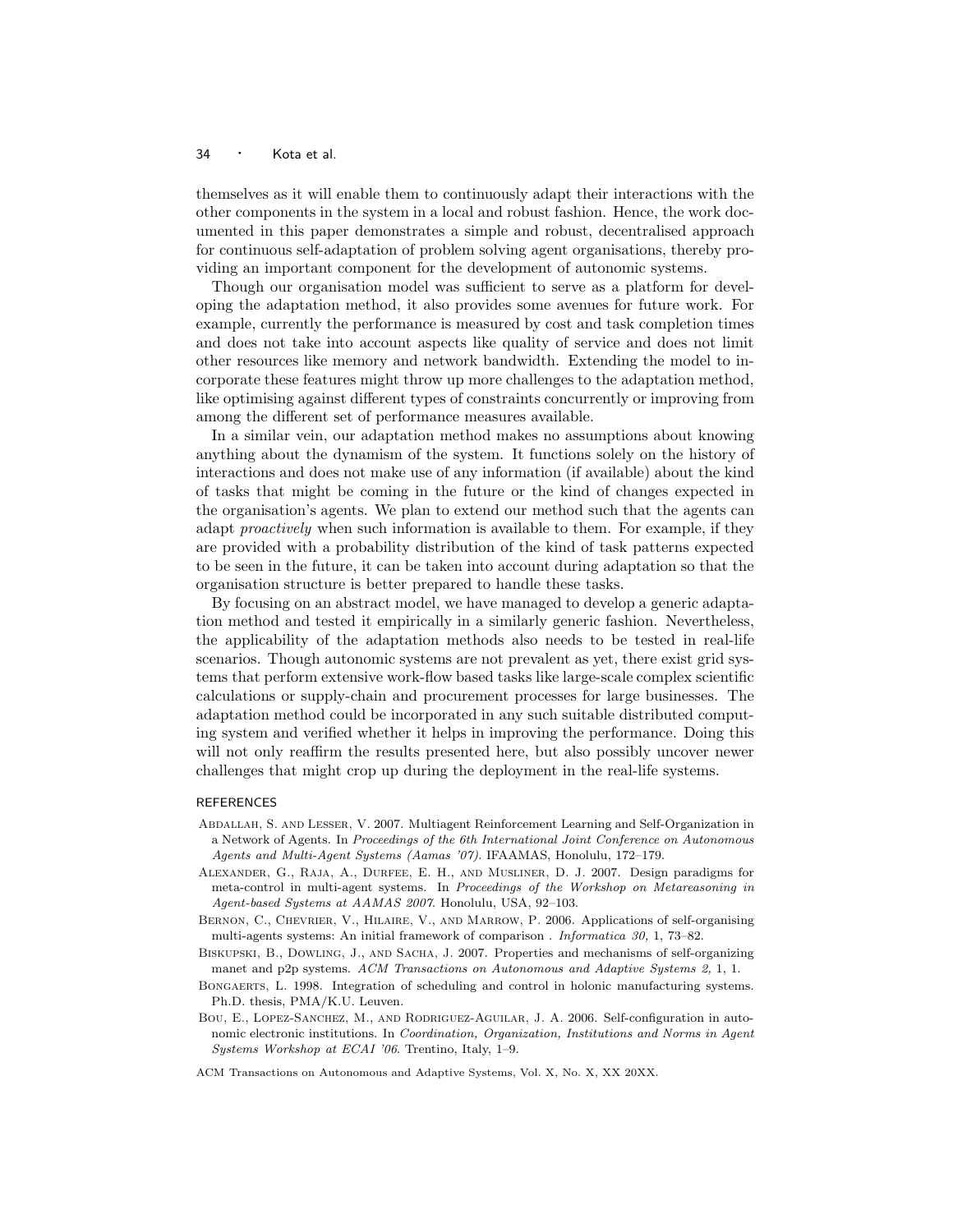- Bowling, M. and Veloso, M. 2001. Rational and convergent learning in stochastic games. In *Proceedings of the 17th International Joint Conference on Artificial Intelligence (IJCAI '01)*. Seattle, USA, 1021–1026.
- Capera, D., George, J.-P., Gleizes, M.-P., and Glize, P. 2003. The AMAS theory for complex problem solving based on self-organizing cooperative agents. In *Proceedings of the 12th International Workshop on Enabling Technologies (WETICE '03)*. IEEE Computer Society, Washington, DC, USA, 383.
- Capera, D., Gleizes, M. P., and Glize, P. 2003. Self-organizing agents for mechanical design. In *Engineering Self-Organising Systems*. LNCS, vol. 2977. Springer, 169–185.
- Conitzer, V. 2008. Metareasoning as a formal computational problem. In *Proceedings of the Workshop on Metareasoning: Thinking about Thinking at AAAI '08*. Chicago, USA.
- DE WOLF, T. AND HOLVOET, T. 2003. Towards autonomic computing: agent-based modelling, dynamical systems analysis, and decentralised control. In *Proceedings of the 1st International Workshop on Autonomic Computing Principles and Architectures*. Banff, Canada, 10–20.
- DELOACH, S. A., OYENAN, W. H., AND MATSON, E. T. 2008. A capabilities-based model for adaptive organizations. *Autonomous Agents and Multi-Agent Systems 16,* 1, 13–56.
- Di Marzo Serugendo, G., Gleizes, M.-P., and Karageorgos, A. 2005. Self-organization in multi-agent systems. *The Knowledge Engineering Review 20,* 2, 165–189.
- Di Marzo Serugendo, G., Gleizes, M.-P., and Karageorgos, A. 2006. Self-organisation and emergence in multi-agent systems: An overview. *Informatica 30,* 1, 45–54.
- Dignum, V. 2003. A model for organizational interaction: based on agents, founded in logic. Ph.D. thesis, Proefschrift Universiteit Utrecht.
- FERBER, J. AND GUTKNECHT, O. 1998. A meta-model for the analysis and design of organizations in multi-agent systems. In *Proceedings of the 3rd International Conference on Multi Agent Systems (ICMAS '98)*. IEEE Computer Society, Washington, DC, USA, 128–135.
- Fischer, K. 2005. Self-organisation in holonic multiagent systems. In *Mechanizing Mathematical Reasoning*. Vol. 2605. Springer, 543–563.
- Forestiero, A., Mastroianni, C., and Spezzano, G. 2008. A self-organizing grid featuring bio-inspired algorithms. *ACM Transactions on Autonomous and Adaptive Systems 3,* 2, 1–37.
- GASTON, M. E. AND DESJARDINS, M. 2005. Agent-organized networks for dynamic team formation. In *Proceedings of the 4th International Joint Conference on Autonomous agents and multiagent systems (AAMAS '05)*. ACM, New York, NY, USA, 230–237.
- Gershenson, C. 2007. Design and control of self-organizing systems. Ph.D. thesis, Vrije Universiteit Brussel.
- Glinton, R., Sycara, K. P., and Scerri, P. 2008. Agent organized networks redux. In *Proceedings of the 23rd AAAI Conference on Artificial Intelligence*. AAAI Press, Chicago, 83–88.
- Hannoun, M., Boissier, O., Sichman, J. S., and Sayettat, C. 2000. Moise: An organizational model for multi-agent systems. In *Proceedings of the International Joint Conference, 7th Ibero-American Conference on AI, 15th Brazilian Symposium on AI (IBERAMIA/SBIA '2000)*. LNAI, vol. 1952. Springer-Verlag, Berlin, 152–161.
- HILAIRE, V., KOUKAM, A., AND RODRIGUEZ, S. 2008. An adaptative agent architecture for holonic multi-agent systems. *ACM Transactions on Autonomous and Adaptive Systems 3,* 1, 1–24.
- Hogg, L. M. and Jennings, N. R. 2001. Socially intelligent reasoning for autonomous agents. *IEEE Transactions on Systems, Man and Cybernetics, Part A 31,* 5 (Sep), 381–393.
- HOOGENDOORN, M. 2007. Adaptation of organizational models for multi-agent systems based on max flow networks. In *Proceedings of the 20th International Joint Conference on Artificial Intelligence (IJCAI '07)*. AAAI Press, Hyderabad, India, 1321–1326.
- Horling, B., Benyo, B., and Lesser, V. 2001. Using self-diagnosis to adapt organizational structures. In *Proceedings of the fifth international conference on Autonomous agents (AGENTS '01)*. ACM Press, New York, NY, USA, 529–536.
- HUBNER, J. F., SICHMAN, J. S., AND BOISSIER, O. 2004. Using the MOISE+ for a cooperative framework of MAS reorganisation. In *Proceedings of the 17th Brazilian Symposium on Artificial Intelligence (SBIA'04)*. Vol. 3171. Springer, Berlin, 506–515.